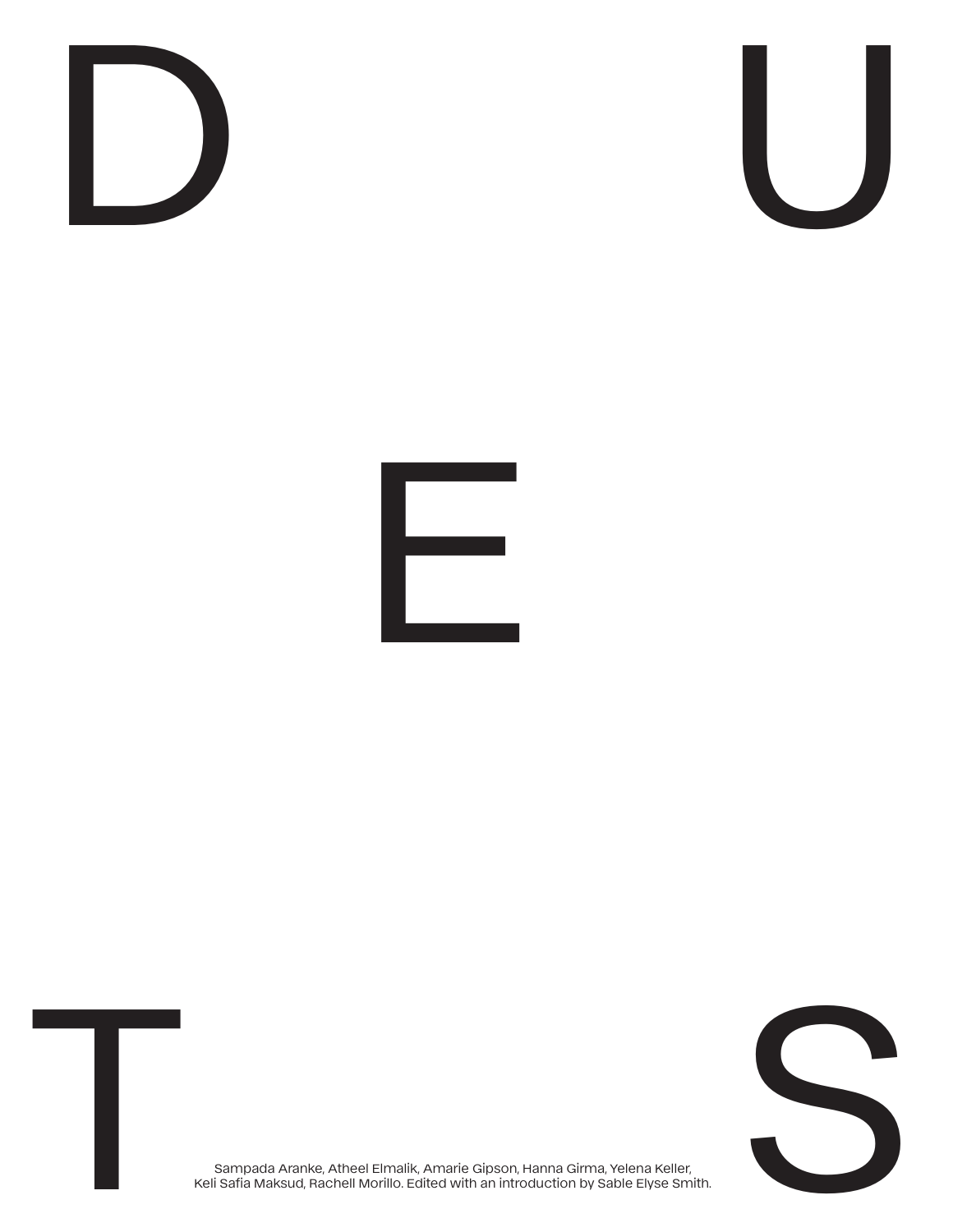*"In the beginning there were no words. In the beginning was the sound and they all know what the sound sounded like."*

*— Toni Morrison,* Beloved

through our streets our cement our stucco and wood and vinyl and plastic and dirt and detritus and water and spills and spillage and the slickness under our pinning toes down to toe touch. Cracked bones and rank contortions. It's in every single fucking thing. Wild sinuous whisper whipping through brown latched streets. Do you see it now. Whole breath conjured to push it out. Whole breath belly laughed forward, forward, forward.

*"I wrote sentences about space so that I could stand up and walk down that hill. I wrote them, because the hill was too steep to descend gracefully with your body upright and steady. Spaces moaned when you crossed them; they didn't know how to hold you."* 

*— Renee Gladman,* Ana Patova Crosses a Bridge

The sound folded itself, folded you up, handed you around in a common sound/note/cluck thrusted out the mouth by the tongue. It threw you out sometimes and you ran back in. Dropped off by the wind sometimes it climbed up in your ear. And it was Marvin Gaye moaning or it was Alice Coltrane coltraning or it was N.W.A saying fuck everything single gotdamn thing and on top of that fuck the police. Or it was the siren or it was the lovemaking coming through the wall or it was the creek of the door opening or your mama's keys in the lock heart stopping you dead in your tracks, scrambling to straighten up or pretend sleep or to sneak out whatever body was there in your room hot on the verge of entering and sweaty—

When I say music I don't always mean the radio. Or a melody, or a rhythm or a blues, or a sweet lyric riding the underside of a G chord. When I say music I mean a scaffolding with a thin metal mesh so that parts of the other side are visible and parts are not, parts obscured. And the other side can represent an x, y or z space positionality and then something curved and altogether divergent from that. Because the music can get inside. The pulse is a makeshift roof over our heads. It's tin, percussive as the rain collects. In a timespace where teeth sucked is telecommunication.

The sound you can be in and on top of and wrapped up by and wrapped in and swaddled and thrusted through. The sound can sit between us mean as all out doors. The sound can take your breath away, as in reach down and inside and snatch it out of you—some cored vessel you become. But the resonance still lingering in your toes, felt and no longer heard.

*Do you remember the first time you heard the sound your own voice?*

*"I wrote sentences about space so that I could stand up and walk down that hill. I wrote them, because the hill was too steep to descend gracefully with your body upright and steady. Spaces moaned when you crossed them; they didn't know how to hold you."* 

*— Renee Gladman,* Ana Patova Crosses a Bridge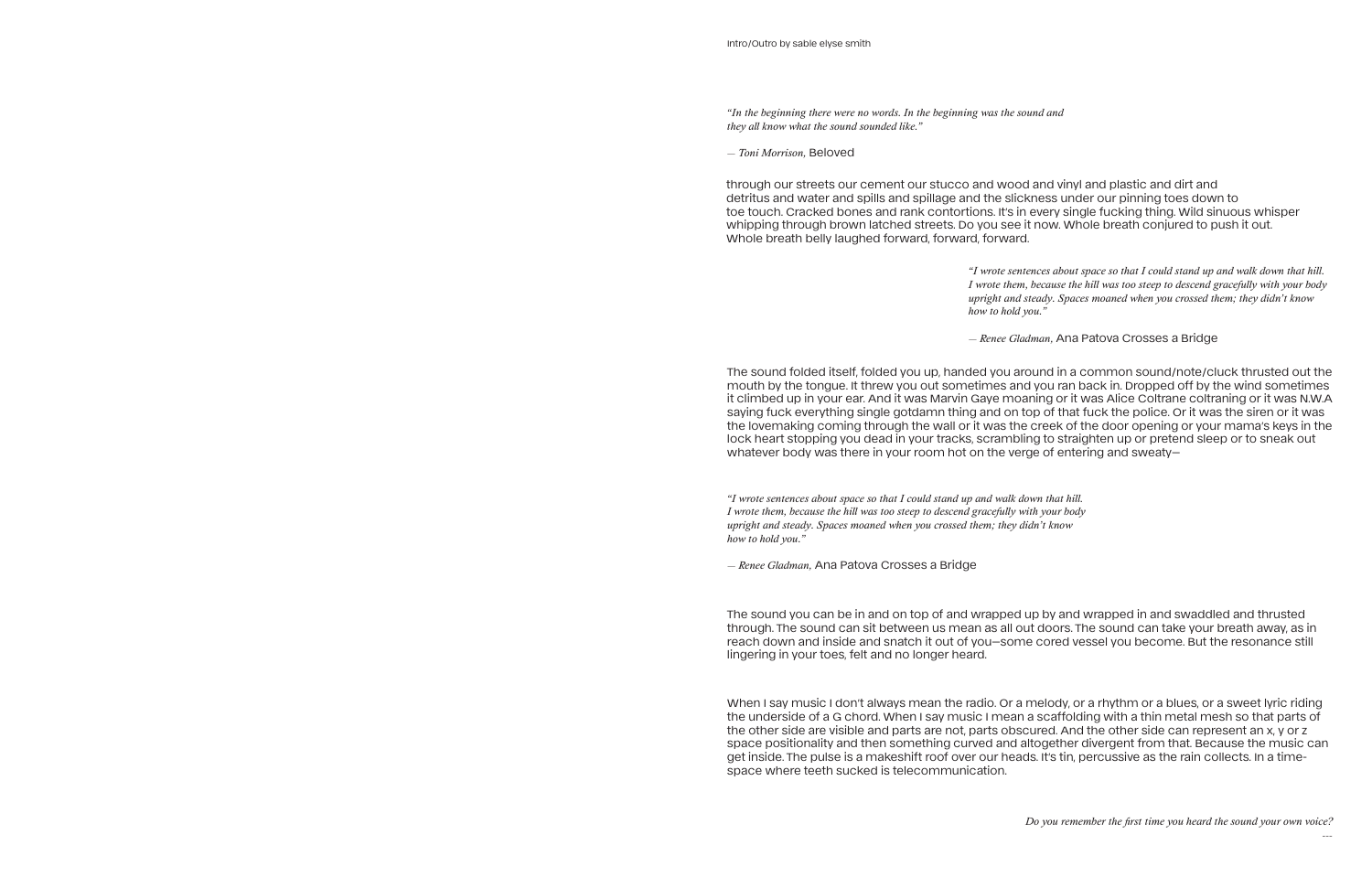Sampada Aranke (PhD, Performance Studies) is an Assistant Professor in the Art History, Theory, and Criticism Department at the School of the Art Institute, Chicago. Her research interests include performance theories of embodiment, visual culture, and black cultural and aesthetic theory. Her work has been published in *e-flux, Artforum, Art Journal, ASAP/J,* and *October*. She has written catalogue essays for Sadie Barnette, Betye Saar, Rashid Johnson, Faith Ringgold, Kambui Olujimi, Sable Elyse Smith, and Zachary Fabri. She is the recipient of the 2021 Art Journal Award for her article "Blackouts and Other Visual Escapes." Her book, *Death's Futurity: The Visual Life of Black Power*, will be published by Duke University Press in early 2023.

# Sampada Aranke

Atheel Elmalik is a writer and filmmaker committed to the work of rendering Black and African diasporic life onscreen with specificity. She is interested in exploring liberated relationships of people to land and one another through stories of movement and migration, queerness, intergenerational healing, and connection to the sentience of the more-than-human world. Atheel comes to this work from a background in anthropology, and a curatorial career at such art institutions as the Museum of Modern Art in New York, and Yerba Buena Center for the Arts in San Francisco. After spending the last two years managing artist Arthur Jafa's art studio in Los Angeles, she is currently developing her first narrative film through Jafa's newly formed film studio, SunHaus.

# Atheel Elmalik

Amarie Gipson is a writer, art worker, and DJ. She earned a BA in Liberal Studies (with concentrations in Art History & Philosophy) and Sociology from St. Edward's University in Austin, Texas (2018). Gipson has held curatorial positions at the Studio Museum in Harlem, the Renaissance Society, the Art Institute of Chicago, the Contemporary Austin, and the Museum of Fine Arts, Houston. Independently, her work has been published in several journals and magazines, including *Artforum, ARTNews, ARTS.BLACK, Gulf Coast,* and *THE SEEN*. She is an alumnus of the Mellon Undergraduate Curatorial Fellowship, DAMLI Emerging Art Leader program, and the Momus Emerging Critics Residency. Gipson is dedicated to ensuring that scholarly discussions of Black cultural production are accessible and carefully historicized. Her research and writing interests range from Black feminist theory and experimental cinema to Southern hip-hop and culture. She is the former Editorial Director of *MUD Magazine* and currently works full time as the Arts & Culture editor of *Houstonia Magazine*. Gipson authors The Art of Return, a monthly newsletter on art, culture, and Black womanhood.

## Amarie Gipson

Hanna Girma is a London-based writer and curator. She is currently Senior Editor and Curator of Editorial Projects at Serpentine Galleries. Prior to this role, she held positions at the Museum of Modern Art in New York, the Studio Museum in Harlem, and the Mistake Room in Los Angeles. Girma has a BA in World Arts and Cultures and Digital Humanities from UCLA.

### Hanna Girma

Yelena Keller is a writer and curator currently working as the Curatorial Assistant of Exhibitions at Studio Museum in Harlem. Most recently, Yelena co-organized *(Never) As I Was: Studio Museum Artists in Residence 2020–21* with Studio Museum's Associate Curator of Exhibitions, Legacy Russell, featuring new work by artists Jacolby Satterwhite, Genesis Jerez, Widline Cadet, and Texas Isaiah. Other projects include: *Projects: Kahlil Robert Irving* (2021) and *Projects: Garrett Bradley* (2020) at MoMA*, This Longing Vessel* (2020) at MoMA PS1*, Thomas J Price: Witness* (2021)*, Dozie Kanu: Function* (2019), and *Chloë Bass: Wayfinding* (2019).

# Yelena Keller

Keli Safia Maksud is an interdisciplinary artist and writer working in sound, sculpture, installation, text, and embroidery. Concerned with histories of colonial encounters and their effects on memory, Maksud's practice favors the space of in-between and its threshold and works toward destabilizing received histories in order to expose fictions of the state. Maksud earned her BFA in Painting from the Ontario College of Art and Design University, a Diploma in Art and Curatorial Studies from the New Centre for Research and Practice and an MFA in Visual Arts from Columbia University. Her work has been shown at the Bamako Biennial, National Museum of Contemporary Art - Seoul, Galería Nueva, and the Biennial of Contemporary Art Sesc\_Videobrasil.

# Keli Safia Maksud

Rachell Morillo is a Black feminist writer, educator, and artist from the Dominican Republic. Her writing has been published in *Hyperallergic, THE SEEN, Intense Art Magazine,* and the *Art Momentum,* as well as the Studio Museum's *Black Refractions* and *Fictions* catalogues. Rachell's creative practice includes photography, ceramics, bookmaking, and poetry. Guiding both her writing and making processes are interests in Black queer theory, critical fabulation, and embodiment as knowledge production. Rachell earned a BA in Sociology & Anthropology from Swarthmore College and is currently Assistant Educator for Community & Access programs at the Museum of Modern Art, where she crafts conditions for individuals to practice self-determination and create new possibilities.

# Rachell Morillo

Sable Elyse Smith (b. 1986, Los Angeles, California) points to the carceral, the personal, the political, and the quotidian to speak about a violence that is largely unseen, and potentially imperceptible. Sable Elyse Smith was included in *Marking Time: Art in the Age of Mass Incarceration* at MoMA PS1, New York, NY; *Grief and Grievance: Art and Mourning in America* at the New Museum, New York, NY; *and Climate Changing* at the Wexner Center of the Arts in Columbus, OH. Most recently, her work was on view at the MIT List Visual Arts Center in Cambridge, MA, as part of *Colored People Time*, which traveled from the ICA Philadelphia. Her work was included in *Great Force* at the ICA at Virginia Commonwealth University, and solo shows include the Queens Museum in New York, NY, and the Haggerty Museum in Milwaukee, WI. Smith was a 2018–19 artist-in-residence at the Studio Museum in Harlem, which culminated in an exhibition at MoMA PS1. Her work has been included in numerous group exhibitions, including the High Line, New York, NY, for which she also curated an event at the Kitchen, New York, NY; the Contemporary Art Museum, Houston, TX; SITE Santa Fe, NM; Brooklyn Academy of Music, New York, NY; the New Museum, New York, NY; the Studio Museum in Harlem, NY; Socrates Sculpture Park, New York, NY; and El Museo del Barrio, New York, NY.

# Sable Elyse Smith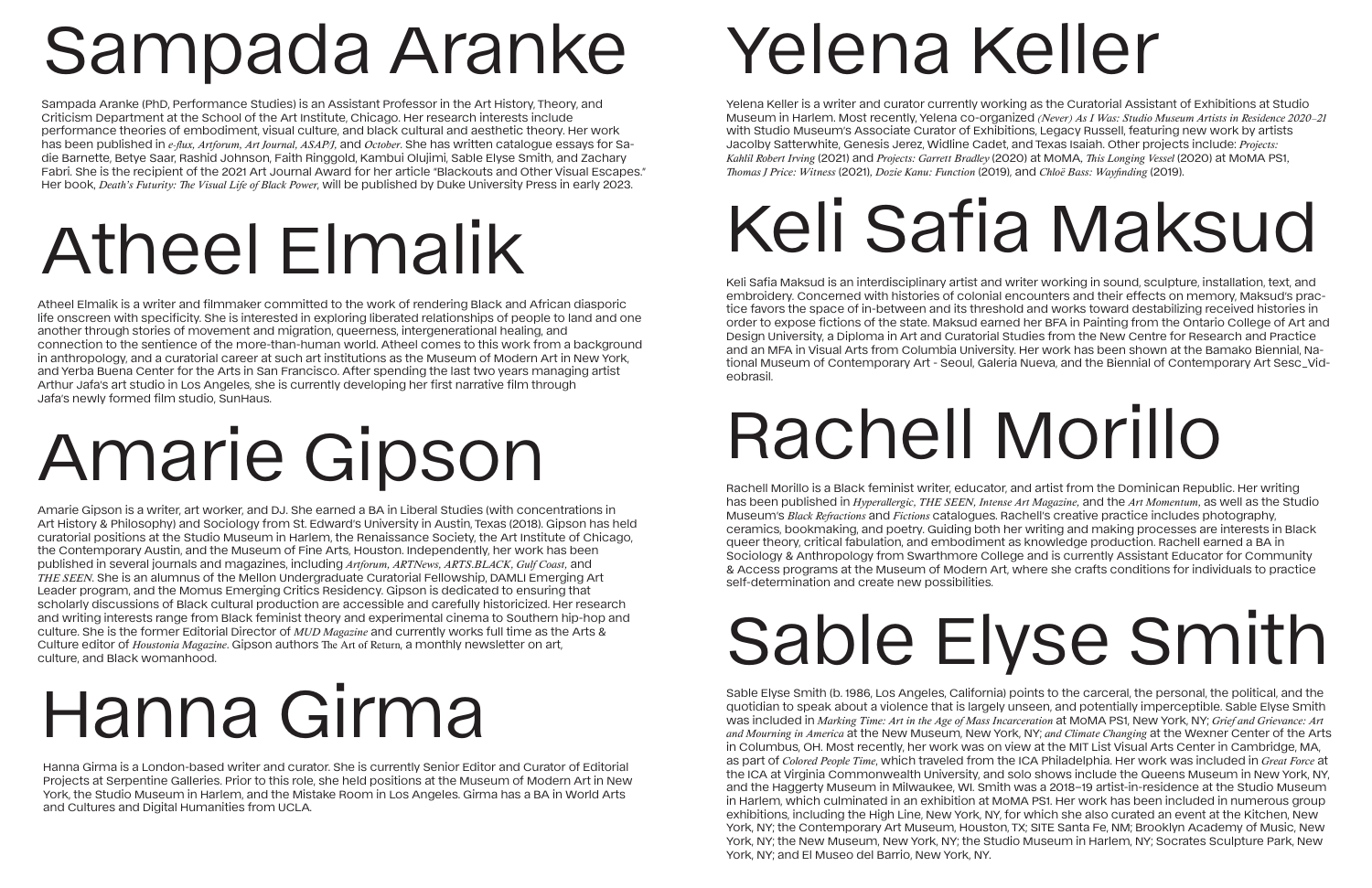# EXTRACTION ENTANGLEMENT EDGE

# LYDIA OURAHMANE'S REACTIVE SOUND INSTALLATION:

What are you? I wonder how you came to take your shape? Made of glass, I wonder who blew you into it? There is unevenness to your surface. Bumps and folds that make you look alive. As though you, perhaps, recently contorted into that position. And that you might soon move again. I wonder if you are intentionally escaping legibility—unrecognizable and uncategorizable. Strange yet attractive, with your almost phallic presence—interjecting in and receiving from the sonic landscape. But back to your folds, the unevenness of your surface—you are breathing, moving. Your sentience echoing through the sounds you make. The sounds you listen to. And how you shrink the distance between those—what comes in and what goes out are always creating one another. An inhale, an exhale, a whisper. In a world where we are so concerned with the edge of where one thing ends and another begins, thank you for troubling that. What's inside you and what's outside you are creating one another. A microphone, a listening device, a transmitter. You listen for footsteps nearby, conversations, breath, the sounds of artworks nearby: Cudelice Brazelton IV's *Counterpoint* gives you the sound of water flowing, coming from a river in Tbilisi, and the sounds of rubble, coming from a construction site in Paris. Sounds of the Earth giving us access to her most precious resource. And sounds of humans opening her body to build. Extraction. What does extraction sound like when laid over the sounds of humans walking close to you? Sondra Perry's *Title TK 5* offers you a computerized voice recounting a lawsuit filed by Perry's brother against EA Games for using his likeness in a video game without his consent. Reply—finding ways to justify extraction in another form. A familiar form. Corporations create entertainment extracting from black people. Consent does not exist in that dictionary. Exploitation is the name of the game and there are clauses and bullet points and references that will dizzy you to justify a social contract that was never signed. This is the atmospheric sound you pick up. This is the ambient sound of our world. And in the foreground, I imagine a breathing body, signs of life more immediately accessed, trying to make sense of it all . . . our inescapable entanglement with all of this extraction.

And you also speak. Exhale. Offer sound that announces your presence. You take it all in and spit it back out. Transmit it to not so far away satellites. Expanding into the building—a speaker placed on a radiator, one by an exit door, facing the street. No way in, one way out. A passerby on the street listens to a river flowing in Georgia, filtered through an object intimately connected to Algeria. An experience of sound that fundamentally dislocates. Entanglement. You shriek as people call you. Startle those around you as transmissions from more distant people interrupt the sonic autonomy of the space. You are so many things, linking so many places. Shifting and changing as the people who surround you change. I understand why you are so indecipherable to the eye. Blurring the edges of our bodies, of easy comprehension, and easy legibility.

What happens where the edges blur? Connection. A disintegration of the made-up unit of a single individual, body, or being, and a coming into a more honest truth of our entanglement as both a biological and a social reality. And, in the case of sound, as a reality embedded in the physics of what sound is. Particles in the air (or water) vibrate and collide with one another to create sound. So it can be said that sound exists at a juncture of contact. It is, by its very nature, about blurring the edge. An edge that only exists conceptually—our concept of the lamp is that it is a separate physical object than the table it stands on. However, at the scale of particles and atoms, that separation does not exist. There is a romantic undertone to this invocation of connection—but, is connection always welcome? The slippage of the clearly contained unit of the individual (cell, particle, human being, race, gender, etc.) seems to cause a lot of distress in our society. Because any slippage in the individual unit or category questions the whole system of categorization itself, and thereby the contrived sense of order we've created. I find myself turning here to the work of anthropologist Mary Douglas. In her influential text *Purity and Danger*, Douglas writes one of the most frequently cited quotes in anthropology, that "dirt is matter out of place." I find that to be a useful framework to engage as we think about the notion of blur and slippage and the sense of both liberation and danger that seem to exist at our points of contact Douglas's argument is that "dirt" implies two important conditions, "a set of ordered relations and a contravention of that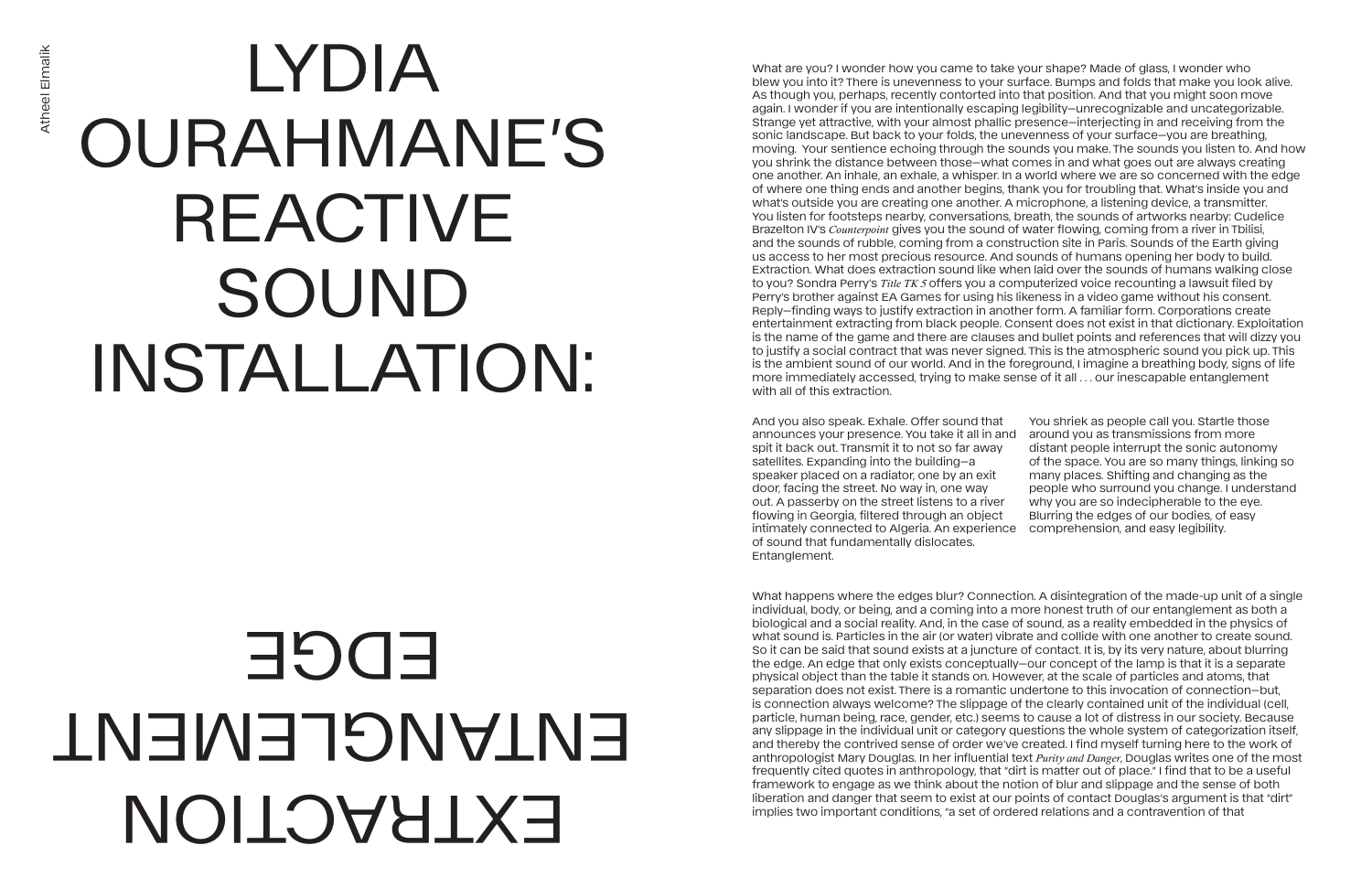She felt safe. She could see and feel the movement of this being's body against her own. It felt like this she was floating—but with a lot of little legs. She felt trapped and safely held at the same time. She felt her ankles heavy on the chair. Part of her body felt like it was going through the floor. She wishes she had more control. The facilitator invites her to think about whether it's possible that she did have more control. It's possible.

How do you make sense of the coercion? A generationally accepted, ritualistically sanctioned coercion. This is interspecies entanglement at the most intimatelevel—reproduction. Carrying life. Carrying eggs. Larvae. Different bodily fluids from and in a different orifice. Is your stomach turning? Is it the noncoercion or the larvae? Sometimes our entanglements are dangerous—power, dependency, supremacy are all mapped onto what determines our edges and our desire to protect them. And yet, as much as we would like to imagine ourselves as distinct individuals, these entanglements of power in the context of our deep interdependence are the waters we are swimming within. These are the sounds that fill our landscape. I feel again, into Lydia Ourahmane's sculptures picking up sounds of visitors breathing. Sharing the air, even if through their masks. Our biological reality is also one of entanglement and interdependence. Our social and political reality has been one of extraction from one another's bodies and the body of the earth. And that dichotomy is not so clear—there's also been care at those sites of dependence. But I find myself standing in the center of all these paradoxes, praying for a new way. Ironically, but not ironically, my breath is guiding me there. And I am listening for the primal sounds that I make. So that I might know the evolving answer to Audre Lorde's consistent question: Are you doing your work? And so that I might know how the sounds I make impact the particles in the air around me. Who is nearby? Who is listening? What are the sounds they are making? What are the sounds you are making? Are you doing your work?

order" (Douglas 1966: 44). Dirt is not absolute—hair is not inherently dirty, but it feels dirty if you find a piece of hair in your soup. Dirt points to something that doesn't belong—it is a label for "all events which blur, smudge, contradict or otherwise confuse accepted classifications" (Douglas 1966: 50). And again, the confusion of said classifications seems to bring us great distress at both a social and biological level. After living through almost two years of a global pandemic, we all know, in our bodies, how high the stakes of protecting the boundaries between us can feel. My body in here, your respiratory fluids out there, and I do not consent to those categories being blurred. I will take the steps needed to be diligent to protect that boundary, even through its inherent futility. The idea of purity and maintaining purity (which is an idea that becomes physical and embodied) is dependent on the fear of contamination–whether we are talking about the logic of whiteness or the logic of individual self-containment. The danger is made real through its physicalization. Its link to bodily fluids. We now hold our breath in an elevator when a stranger walks in unmasked. Our reactions to "matter out of place" are somatic—our stomach turns, our bodies coil in disgust, we want to get away. There is danger in the place where I end and you begin.

I can't think of another work that invites us to sit with that physical discomfort more than the work of artist Carolyn Lazard titled *Consensual Healing*. I am disturbed by this work. Consensual healing of a nonconsensual, or, at best, questionably consensual act. I am disturbed as in angered at the familiarity of the unwelcomed entrance into one's body. Not in the ways of a softer, perhaps more ambiguous collusion at the edge, but a more intentional, focused, penetrative approach to entering another being's body for the purpose of taking. Feeding a wound.

The work is a conversation between a facilitator and a client about a "botched pregnancy" botched as in poorly carried out or unsuccessful. So something went wrong, though we don't totally know what. The video starts with the facilitator saying "Okay, I hear you" in a somewhat automated or robotic voice, after which she invites the client to tell the story again from the beginning. The client, whose voice sounds much more vulnerable and human, starts by saying that she is having trouble remembering. That she is confused. That she felt both loved and mistreated in equal measure. The details she starts to recount, despite her experience of her memory fading, are very precise, even if incomplete, snippets: the texture of the wall underneath the paint, a slither of light coming into the room from the hallway. Meaning it was dark in the room. Meaning she sat there and fixated her attention onto sensory details while some of her consciousness left her body—so she could endure an experience that she was having a slippery experience of understanding the extent of her agency within because this is what happens because this is what we do, this is how it's always been, wait, what's happening? An experience further confused by the feelings of care and love and transgression happening simultaneously. The facilitator invites the client to pick a keyword to refer to the experience while they undergo a bilateral stimulation to help her process—she chooses "extraction." She tells a story of insemination but the word that comes to mind denotes what was taken away from her rather than what was inserted in her. The facilitator invites her to tolerate as much emotion as she can. I can't help but feel the slipperiness of consent even in this consensual healing. We, the viewers, are brought further into the experience—when a small, digitally rendered yellow sphere comes onscreen, behaving like a pendulum to begin the process. Healing in the realm of the subconscious. There is an extended moment of silence between the two women. The sounds of an echoing dial tone vibrate while the ball swings from left to right. The viewer is left in anticipation, and perhaps internal reflection of this kind of unwelcomed transgression. We hear what sounds like a digitized echo of water droplets dripping out of a faucet, which then transitions into a concurrently industrial and extraterrestrial sound. The facilitator prompts the client by saying her keyword—EXTRACTION—followed by an extended moment of silence—after which she invites her to start remembering as best she can. She starts with the light again. It is here that we get some context into the world that this piece exists within—the client describes the conditions that brought her to this moment of coerced insemination—her father died and it was time to give up one of their young. She had always been groomed for it. It was a ritual that brought her mother shame. She only felt the shame before and after, but not during. They have to trade carrying the eggs of these creatures whose lands they were in, in exchange for asylum. That was the agreement. She was drugged. She felt relaxed. She knew she had to be. She felt held.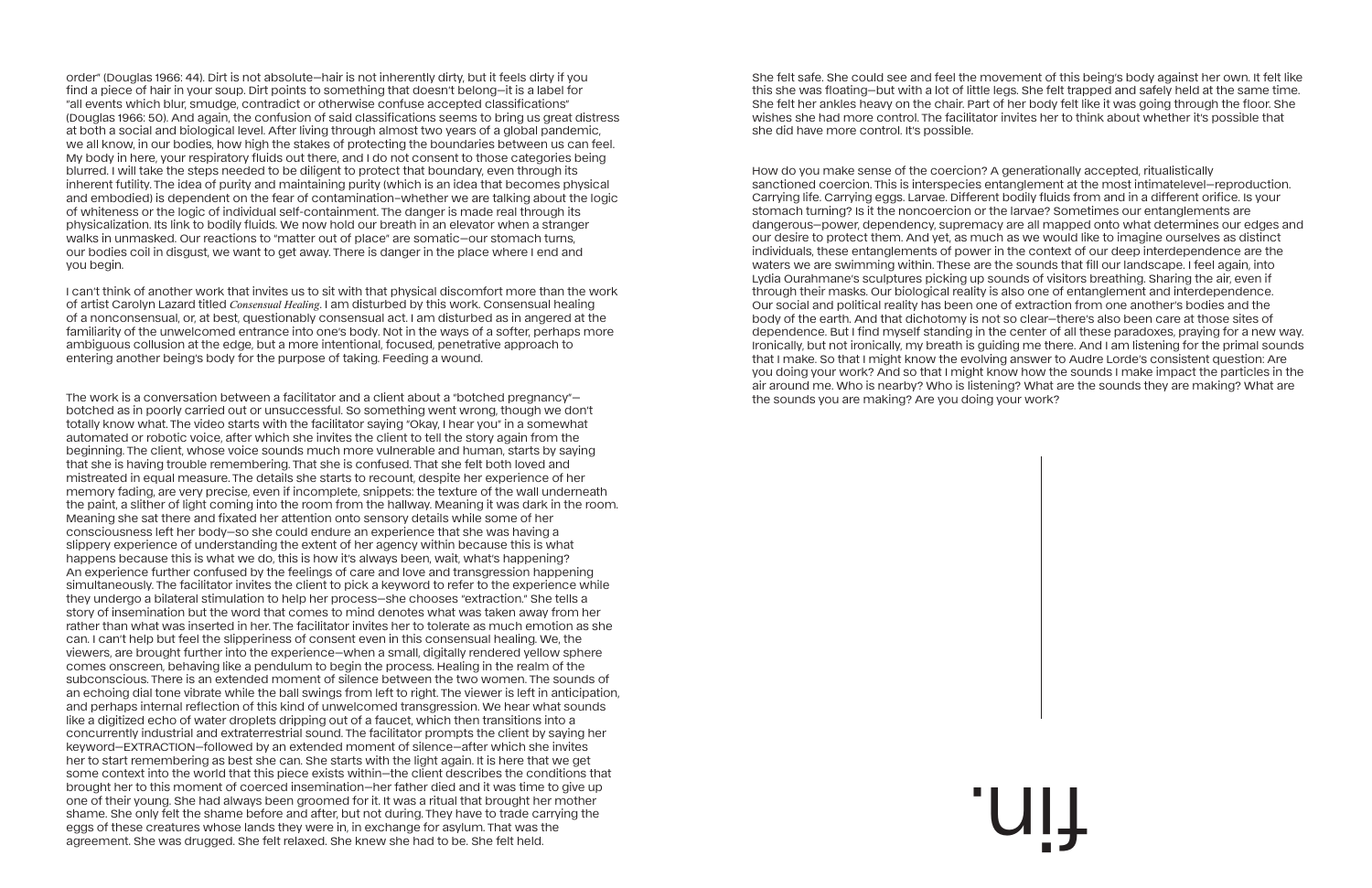# IN THE BEGINNING THERE WERE NO WORDS

In *Beloved*, Toni Morrison writes, "In the beginning there were no words. In the beginning was the sound and they all know what the sound sounded like." <sup>1</sup> Bending the words of John 1:1, "In the beginning was the word," Morrison emphasizes the sonic resonance of sound and proposes the genesis of language as not word but song, heartbeat, foot tap, stomp, and breath. Language as enunciation—radiating, reflecting, and refracting through frequency and embodied memory. When we speak of language it is often in relation to speech, dialect, or vernacular, but the communication of sound and its ability to permeate the senses causing us to shake, sway, cry, and exclaim is a corporeal and sonic presence that keeps score across generations.

In Abigail DeVille's new commission *The Eye of God (Names Spoken in the Night)*, the artist takes inspiration from Morrison's words, challenging us to consider the vast spatiotemporal presence of sound within the body and throughout history. Across her practice, DeVille's assemblage installations utilize archival materials to reexamine lost histories. At its core, DeVille's exploration of temporality is a contemplation of the cosmological as a site of expansive possibility. Building on the death of a star or black hole as metaphor for the erasure of Black histories and legacies across American sociocultural memory, *The Eye of God (Names Spoken in the Night)* (2022) is constructed as an abstraction of the Helix Nebula. Mirror shards and resin skeleton fractals are suspended in a steel armature of metal wire, metallic gold thread, and aircraft cable that hangs from the ceiling. Black bones, inspired by those used to make the first instruments, float within a wire mesh cloud. Neanderthal flutes crafted from animal detritus provided sound by which to communicate before there was articulated language. Using archives as raw material, DeVille prints images from the '60s and '70s of Black historical moments on mirror fragments alongside shards of plexiglass, which reflect the viewer back to themselves and blur the distinction between past and present and ancestor and spirit. This echo of light and image across the room forms a cyclical memory and re-memory of sound, artifact, object, and bodily presence that together mimics the centrifugal drifting and expansion of stardust nebulae from the core of a celestial body—a vessel through which a chorus of silenced voices can be sung.

Resuscitation, repetition, and revisitation have long been a critical part of Black pedagogy and an extension of an atemporal Blackness that exists in the past, present, and future all at once. Stefano Harney and Fred Moten expand on the prevalence of experiential modes of learning and the dissemination of information through everyday Black life in *The Undercommons: Fugitive Planning & Black Study*: "A couple people seem to be reticent about the term 'study,' but is there a way to be in the undercommons that isn't intellectual? Is there a way of being intellectual that isn't social? . . . The notion of a rehearsal—being in a kind of workshop, playing in a band, in a jam session, or old men sitting on a porch, or people working together in a factory—there are these various modes of activity. The point of calling it 'study' is to mark that the incessant and irreversible intellectuality of these activities was already there." <sup>2</sup> The undercommons cracks open the locus of education and scholarship, refusing institutions that have systematically excluded Black people and instead proposing that study is an act of the everyday, of reclamation, and of futurity. At the core of Black radical tradition is the practice of study as community and collaboration across archive and history.

Multimedia artist E. Jane's work explores the archetype of the Black diva, celebrates and studies the underrecognized labor of Black femme icons , and challenges notions of what is considered art. E. Jane's study of Black femmehood and the lexicon of Black sonic and visual output is an act of care and tending that seeks to decolonize and liberate the subjugated Black femme experience. Taking on divadom itself, E. Jane's alter ego , MHYSA, an underground popstar for the cyber resistance, is an embodiment of these histories and the experience of the Black diva. In a close reading of Whitney Houston's appearance on the Rosie O'Donnell show in February of 1998, wherein O'Donnell displays CCTV footage of Houston's trailer as proof of her presence backstage after Houston was unable to attend a previously scheduled interview on the show due to illness, E. Jane posits that "this particular gesture of monitoring rubs the policing of the Black body up against the surveillance of the pop star." <sup>3</sup> Split across four separate monitors, *Let's talk about Whitney Houston's February 1998 Appearance on The Rosie O'Donnell Show (*2022) provides a critical examination of the conditions of Houston's stardom as she is publicly exploited and infantilized by O'Donnell, the physical and psychological toll of her labor.

1. Toni Morrison, Beloved (New York: Vintage, 1987), 305.

3. E. Jane, *Let's talk about Whitney Houston's February 1998 Appearance on The Rosie O'Donnell Show*, 2022.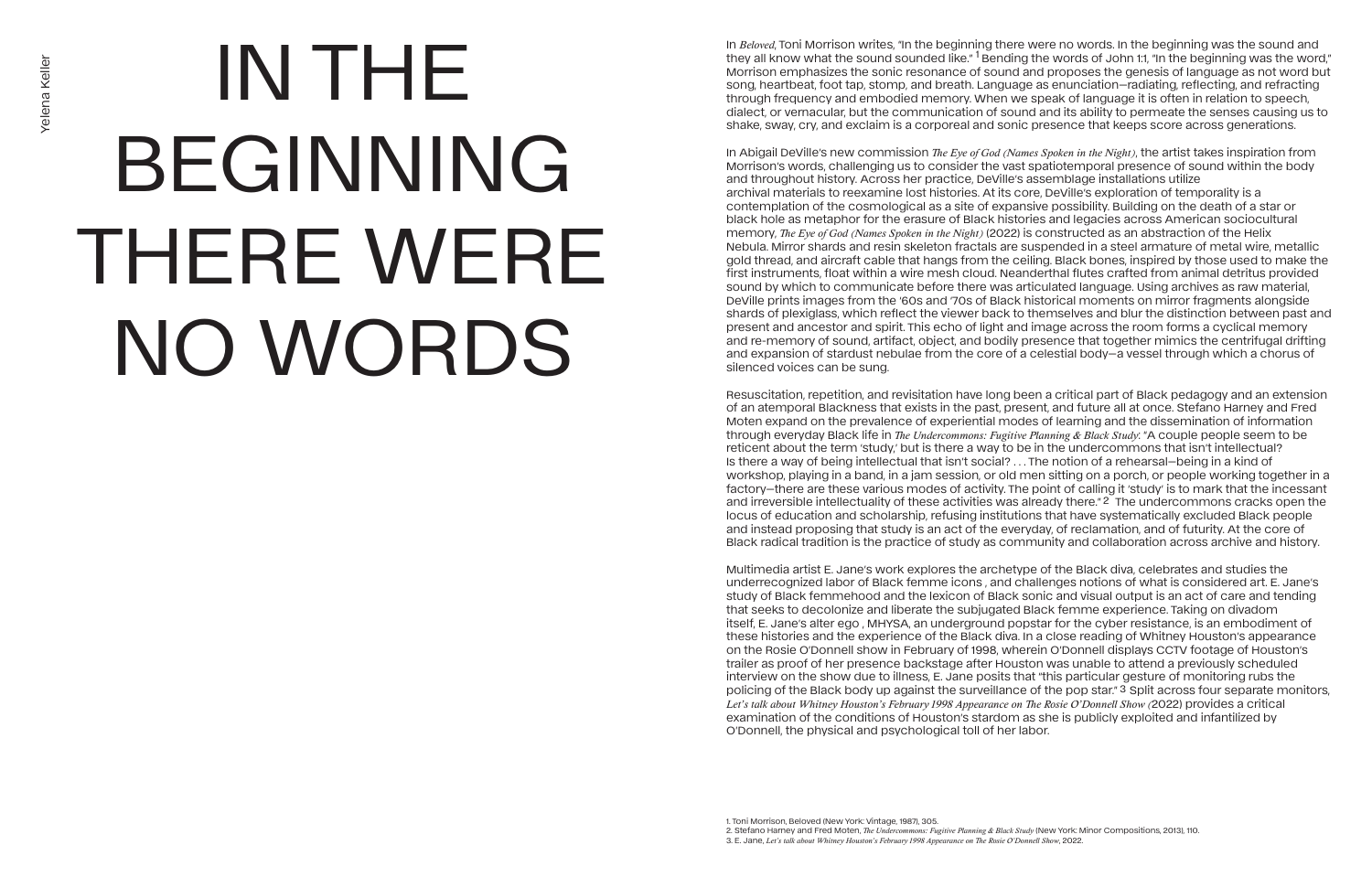Throughout the video E. Jane is superimposed against an archival clip of the interview. In-between moments of reflection and critique the artist is seen reacting to the conversation between Houston and O'Donnell as it unfolds. E. Jane's commentary unfurls the undercurrents of what is said and unsaid—the somatic and sonic language of resistance communicated by Houston not just through articulated language but through gesture as she strives to reclaim her own narrative. This concurrent collapsing of historical and contemporary footage speaks to the ways in which the archive informs the present, as E. Jane's analysis becomes a blueprint for the radical refusal enacted through their own practice as MHYSA and provides a protective enclosure through which to read and understand the mechanisms of erasure at play in Houston's lived experience.

keli safia Maksud Keli Safia Maksud

By attending to the sonic and haptic frequencies of Black histories, we can unearth a language of futurity, one which often evades language altogether and is spoken instead in body, sound, and community. Across their practices E. Jane and DeVille piece together fractured histories and propose new ways of engaging with archives that bring spirit and ancestor to the fore as a kind of study, not only of the past, but also of the self. Throughout Black history, memory and citation have created a lyrical layering of the archive, one that dances and echoes within the collective praxis of critical thought and study—an ancestral keeping that galvanizes noncanonical modes of thinking and being in the transmission of language across histories. Repetition and diasporic memory create a reflexive knowing—a practice of citation that acts as reverberation. Remembrance becomes a doubling, splicing, and expanding that acknowledges what came before as integral to the visioning of a time beyond.

# fin.

# NOTES ON REFUSAL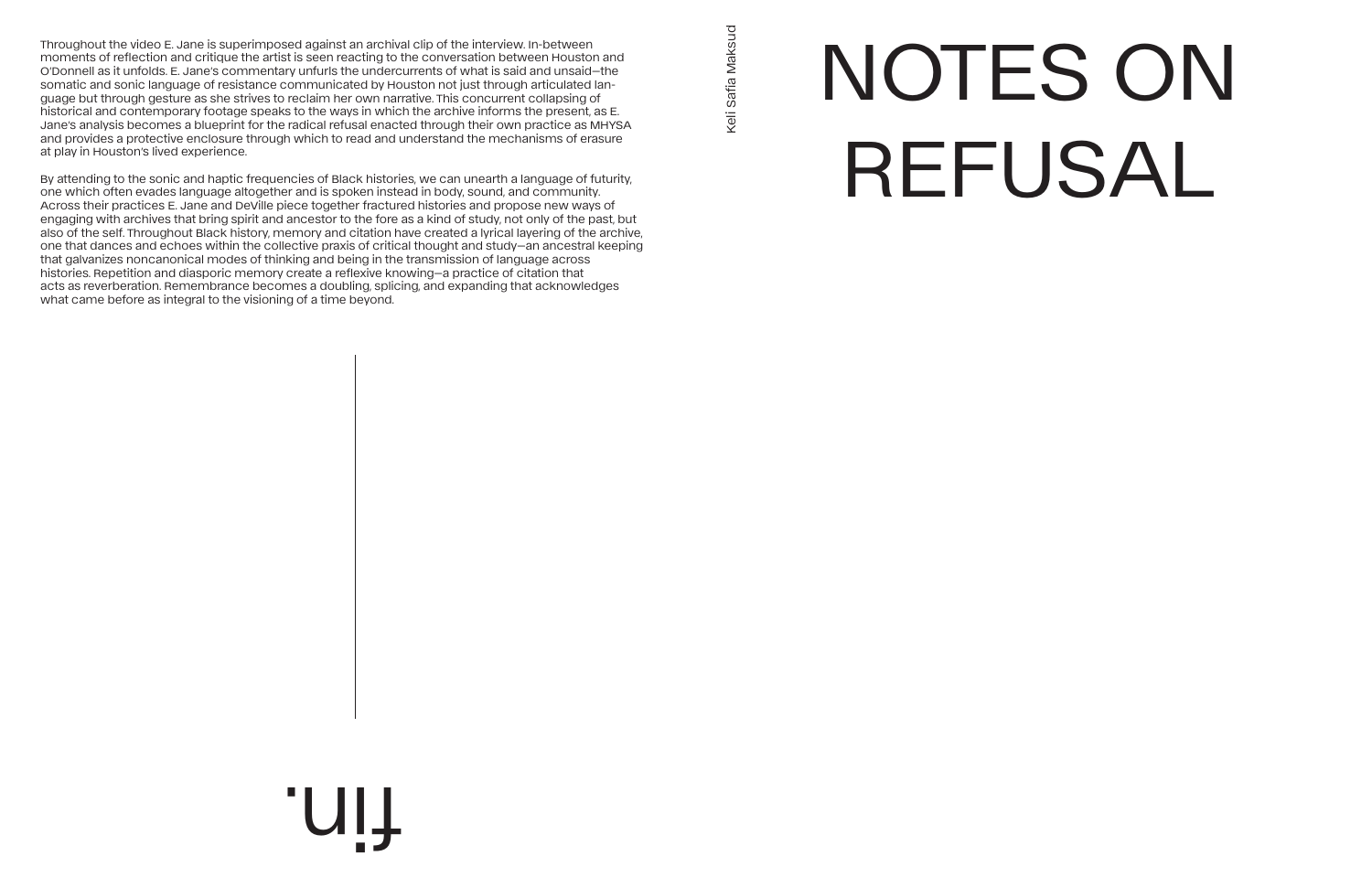The Accessibility for Ontarians with Disabilities Act (AODA), which mandated that organizations follow standards to become more accessible to people with disabilities. Prior to this, it had become customary for land acknowledgments to be made before any presentation but with the introduction of the AODA act, arts organizations started including American Sign Language (ASL) interpretation during events and ensured that the spaces where they held events were wheelchair accessible. It was through FADO that I first encountered ASL interpretation during a performance.

With considerations of community, collectivity, and collaboration at the forefront, *MONOMYTHS* was a yearlong project which was broken down into a series of parts and stages that attempted to dispel the notion of the lone patriarchal figure on a conquest to vanquish his demons. As such, the series sought to break the barriers between audience and performer, and the hearing and deaf communities. However, during a performance entitled *Refusal of the Call*, the ASL interpreter generated involuntary sounds while signing. As the performer got louder so too did the interpreter, creating tension and dissonance in the room—a room that generally only ever accommodates the binary between audience and performer(s). This sound, the "extra-musical," <sup>7</sup> to borrow from Fred Moten, problematized the order that locates music on one end of the spectrum and noise on the other. After the show, many audience members, albeit in hushed voices, spoke of the disruptiveness of the interpreter and how the noises may have distracted the artist. For me, these reactions warranted several questions, namely:

> A. What assumptions were made about the inclusion of an ASL interpreter or deaf people and deafness in general? B. What hierarchies continued to be upheld within the space of performance despite attempts to dispel the idea of the lone figure? C. What if, as Moten asks, authoritative speech could be detached from the notion of a univocal speaker? What if authoritative speech is actually given in the multiplicity and the multivocality of the demand? 8 D. What does accessible and inclusive look like beyond representation?

### Silence, v.

*1. To cause (a person, organization, etc.) to stop speaking or communicating; spec. to render (a person) speechless with emotion, shock, etc.; (also) to defeat (a person) completely in argument.*

—Andrea Davis

In her 2015 TED Talk, "The Enchanting Music of Sign Language," Christine Sun Kim speaks to the idea of sound etiquette, explaining how she learned that she creates sounds by watching how [hearing] people react to her. For example, she has learned not to slam doors and not to burp. "Maybe I think about sound etiquette more than the average hearing person does," Kim explains, "I'm hypervigilant around sound ... alwayswaiting in anticipation around sound and what's to come next." <sup>9</sup> Kim's practice, which includes drawing, performance, sound, and installation, critiques the implicit authority placed on spoken language over signed languages, troubling the notion that sound is inextricably tethered to hearing. Her drawings frequently use English loanwords <sup>10</sup> and notational systems to explore the linguistic structure of ASL. But rather than impose a hierarchy on this system of communication, Kim's practice points to the interconnectivity between modes of communication and urges viewers to recognize the fluidity of language. For example, her series of drawings entitled *English vs Deaf English*, which contrasts English and Deaf English, demonstrates untranslatable ASL concepts. Unlike most other languages, ASL does not have a written component, so some expressions rely on loanwords from spoken English. Thus, in *Sorry Not Sorry* (2018), Not Interested translates to Interest Zero, and Can't See A Thing equates to See Zero. This work demonstrates the loose boundaries that lie between English, Deaf English, and ASL.

9. Christine Sun Kim, "The enchanting music of sign language," YouTube, uploaded by TED, 19 Nov 2015, https://www.youtube.com/watch?v=2Euof4PnjD-

1.

*We look at these maps that they have offered us as people and as academics and we know that these maps are leading towards something called unfreedom, something like slavery, something like death. Then we have to say that if there are lines that move me in this direction, there must be lines that move me away. So, how do I invent another route, another pathway and how do I make life in the spaces of the terror. How does one still live, still laugh, still love?*

The modern world is a modular world predicated on a colonial system that continues to structure our everyday life through hierarchy and division. Nation states, borders, the West, the Global South are just a few terms that fall within this logic enforcing an inside and outside distinction—a boundary between "us" and "them." <sup>2</sup> Mabel O. Wilson reminds us that this cartographic logic manifests not only in maps but in the very places in which we dwell through other modalities of drawing, such as orthographic projection, that built a world that doesn't just locate it but also constructs it.<sup>3</sup> The spaces and structures we inhabit are all physical manifestations of the social systems that order our society. In *The Wretched of the Earth*, Frantz Fanon describes the colonial world as a compartmentalized world, stating that:

Every day, individuals and groups alike refuse this order by renegotiating these imposed boundaries and borders, thus creating new networks and pathways to other worlds. "The path to the wild beyond," Jack Halberstam notes, "is paved with refusal" <sup>5</sup> and practicing refusal, according to Tina Campt, names the urgency of rethinking the time, space, and fundamental vocabulary of what constitutes politics, activism, and theory, as well as what it means to refuse the terms given to us to name these struggles. 6 In this exhibition, *Beneath Tongues* refusal happens on multiple scales, stretching the lines and boundaries around language, architecture, labor, visibility, and invisibility. Through distinct yet interconnected strategies, the artists discussed in this text—Christine Sun Kim, Carrie Mae Weems, and Jessica Vaughn—deny these imposed systems the energy needed to maintain and preserve them by offering other ways of being, thus constructing spaces that aren't trapped within that colonial regime.

### —Andrea Davis 1

### 2.

[t]he colonial world is a world divided into compartments. It is probably unnecessary to recall the existence of native quarters and European quarters, of schools for natives and schools for Europeans; in the same way we need not recall apartheid in South Africa. Yet, if we examine closely this system of compartments, we will at least be able to reveal the lines of force it implies. . . . This approach to the colonial world, its ordering and its geographical layout will allow us to mark out the lines on which a decolonized society will be reorganized. 4

Silent, adj. and n. *1. Designating a group of people whose views remain unknown or unexpressed, esp. as contrasted with a more vocal or dominant group.*

### —OED Online

In 2016 I attended a series of performances put together by the FADO Performance Art Centre in Toronto, Canada. The series, entitled *MONOMYTHS*, invited a diverse collection of artists, scholars, and activists to present performance art, lectures, workshops, and other offerings in an attempt to revise professor Joseph Campbell's conception of the hero's journey. At the time, many arts organizations were trying to address questions around accessibility and inclusion as a direct result of a new law,

<sup>7.</sup> Fred Moten speaks of the extra-musical as sounds that have been denigrated as noise rather than signal. 8. Ibid. 135.

k&ab\_channel=TED.

<sup>10.</sup> A loanword is a word adopted from a foreign language with little or no modification.

<sup>1.</sup> Andrea A. Davis, "Day 4: Closing Conversation. A Map to the Door of No Return at 20: A Gathering" YouTube, uploaded by A Map To the Door at 20, 6 Nov. 2021, https://www.youtube.com/watch?v=nVaEzhHSow4&t=1s&ab\_channel=AMapToTheDoorAt20.

<sup>2.</sup> Wendy Brown, *Waning Sovereignty, Walled Democracy* (New York: Zone Books, 2010), 24–25.

<sup>3.</sup> Mabel O. Wilson, "Day 4: Closing Conversation. A Map to the Door of No Return at 20: A Gathering" YouTube, uploaded by A Map To the Door at 20, 6 Nov. 2021, https://www.youtube.com/watch?v=nVaEzhHSow4&t=1s&ab\_channel=AMapToTheDoorAt20.

<sup>4.</sup> Frantz Fanon, *The Wretched of the Earth* (New York: Grove Press, 1963), 38.

<sup>5.</sup> Jack Halberstam, "The Wild Beyond: With and for the Undercommons," in *The Undercommons: Fugitive Planning & Black Study*, by Stefano Harney and Fred Moten (New York: Minor Compositions, 2013), 8.

<sup>6.</sup> Tina Campt, "Black Visuality and the Practice of Refusal: Tina Campt," *Women & Performance*, 12 March 2019, https://www.womenandperformance.org/ampersand/29-1/campt.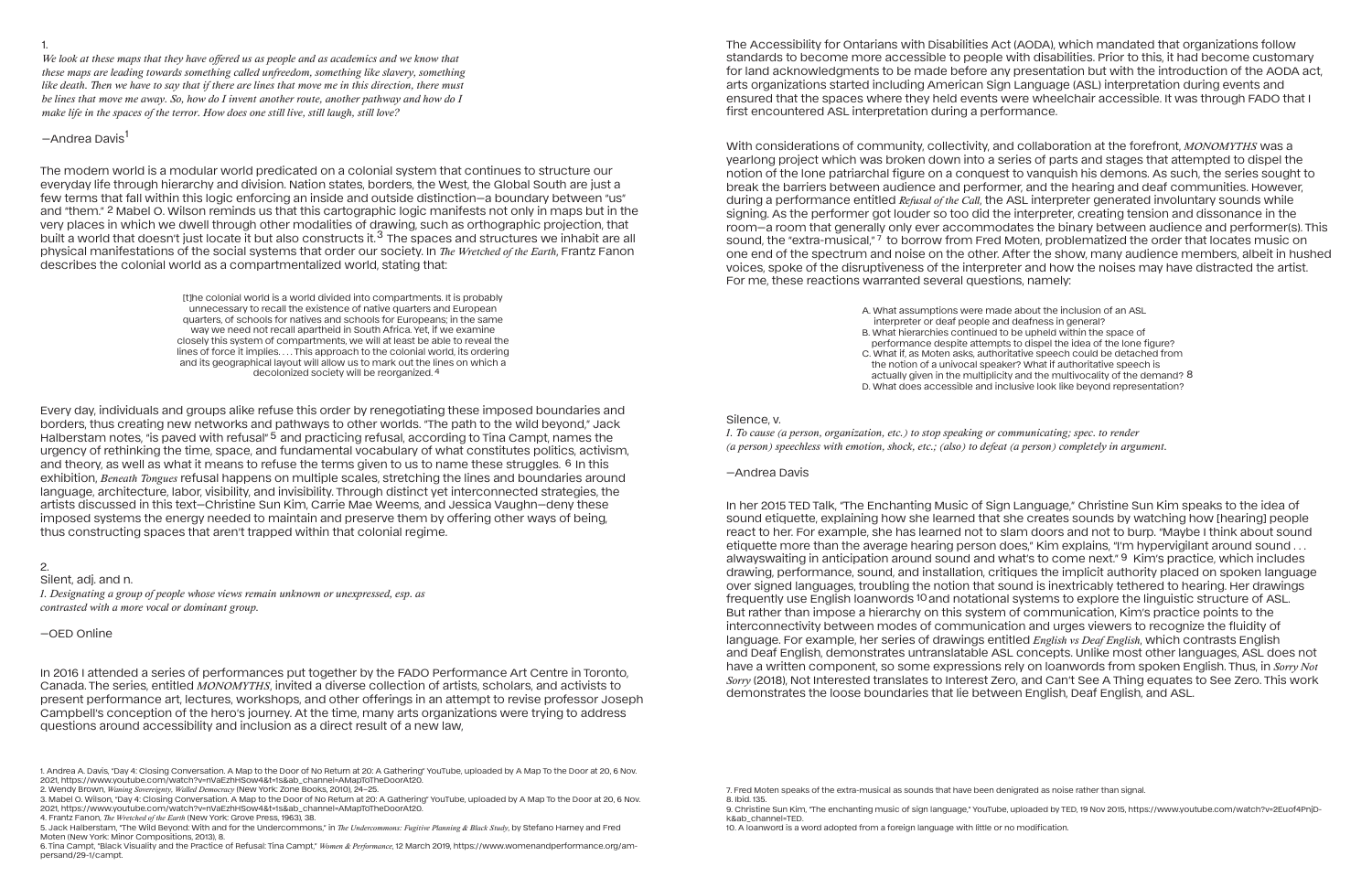In the same talk, Kim describes the similarities between ASL and music. Using a piano as a metaphor, she notes that ASL is broken down into many different grammatical parameters, such as facial expression, body movement, and speed, which can each be assigned to each finger in the style of a piano player. Unlike the English language, which she describes as linear, that is, "one key is pressed at a time," ASL is like "a chord—all ten fingers need to come down simultaneously to express a clear concept or idea. One shift in key would create a completely different meaning much like in music with regards to pitch, tone and volume." 11 Here, Kim reminds us of the expansiveness of language, revealing it to be a "multi-sensory phenomenon, one whose properties are auditory, visual, and spatial, as well as socially determined." 12 The practice of refusal recurs and shifts throughout Kim's practice but is most astutely demonstrated in her refusal to remain silent.

It is through the tradition of a Black vernacular that I view and enter the works of Carrie Mae Weems. Part of the artist's larger *Sea Islands Series*, *Untitled (Peanuts)* 1991–92 and *Untitled (Box Spring in Tree)* 1991–92 are a visual exploration of a group of islands on the Atlantic Ocean coast of the Southeastern United States to which thousands of enslaved Africans were shipped. Many descendants of slaves remained on these isolated islands where they developed a creole culture known as Gullah (also referred to as Geechee). The Gullah people speak an English-based creole language that contains many African loanwords and is influenced by African languages in grammar and sentence structure.

In *Untitled (Peanuts)*, which consists of two gelatin photographs that depict generic storefront businesses and two screenprinted text panels located on either side of the images, Weems engages with wordplay by illustrating possible etymological variants of Gullah and Geechee: GOLA, ANGOLA, GULLA, GULLAH, GEECHEE. Some scholars suggest that Gullah may be connected to the word "Angola," where the ancestors of some of the Gullah people likely originated, while others have suggested that it may come from the name of the Gola, an ethnic group living in another area of enslaved ancestors of the Gullah people between present-day Sierra Leone and Liberia in West Africa. The name Geechee may derive from the name of the Kissi people, an ethnic group living in the border area between Sierra Leone, Guinea, and Liberia. But it might also be derived from the name of the Ogeechee River near Savannah, Georgia. 20 Stated on the panel to the right of the photographs are the words MPINDA, NGUBA, GOOBER, PEANUTS—all words meaning "peanut" in various African languages and Gullah creoles.

Engaging with the Black vernacular tradition, these works also speak to the mode of opacity that was theorized by Édouard Glissant in *Poetics of Relation*. As an antonym of transparency, this notion questions the possibilities of intercultural communication. For Glissant, a "transparent" language is transparent by virtue of the fact that it is the vehicle of humanist colonial ideology, reproducing humanism's universality in being read and spoken by an ideal human individual. Transparency implies the existence of a universal, correct, and "right" language, toward which the individual strives. In a multi-relational world, recognizing difference does not mean understanding otherness by making it transparent, but accepting the unintelligibility, impenetrability, and confusion that often characterize cross-cultural communication.<sup>23</sup>

The two photographs depict storefronts of businesses in Savannah, Georgia, that are no longer extant. The left-oriented image indicates a business named "Max's" while the photograph on the right shows "Awesome Hair Performance" at 1911 MLK Blvd with a Muslim star and crescent icon hand painted near the front door on the exterior wall, and "Steven's Peanuts."21 Looking at this work as a whole, I read the text panels as brackets or parentheses around the images, thus amplifying or expanding on the photographs and demanding a closer analysis. But the text, particularly the panel on the left, could also function as annotation—a metadata such as a note, explanation, or comment attached to text or image. Christina Sharpe suggests that the work of annotation, or rather Black annotation, is "another effort to try to look, to try to really see . . . seeing and reading otherwise; reading and seeing something in excess of what is caught in the frame." <sup>22</sup> By integrating these different voices through the various modes of language–English, Creole English, Kikongo, Mpinda, photography, and text—and also playing with orthography, Weems uses polyvocality to speak to the depths and complexities of African American history and culture, composing alternative narratives of Black existence and demanding a reconsideration of predominant narratives throughout our history.

Despite the ravages of the New World, new forms of speech emerged allowing Black people to not only voice their experiences but also control their own i-mages. "The English language," Philip notes, "was subverted, turned upside down, inside out . . . [and] infused with [their] own remembered linguistic traditions."<sup>17</sup> Wordplay refers to the action of playing with words or a witty use of words, especially of verbal ambiguities. In African American culture wordplay is based on Black vernacular—the ordinary language of Black Americans, enriched by colloquial expressions, metaphors, similes, and proverbs as well as excerpts from songs and stories rooted in African and African American culture. Bad English, Black English, Ebonics, Patois, and Creole are just a few terms that are used to describe modes of communication among Black people in the diaspora. I read these emergent languages under the rubric of refusal, saying no to, as Christina Sharpe notes in *In the Wake: On Blackness and Being*, "those languages and the material conditions . . . that continue to produce our fast and slow death." <sup>18</sup> Sharpe asks:

*Untitled (Box Spring in Tree)* depicts a haunting landscape with a box spring hanging from a tree evoking an African folkloric practice that's used to ward off evil spirits. Here, Black life is rendered visible through folklore, which employs the tactic of signifying—a way of speech that relies on metaphor and simile, thus creating layered and nuanced meanings. But this photograph also expresses a sense of quiet that forces the viewer to slow down in order to draw out these subtle pronouncements of Blackness.

23. Posted by Keywords Contributor. "Opacité / Opacity (Édouard Glissant)." Keywords in Transcultural English Studies, http://www.transculturalenglish-studies.de/opacite-opacity-edouard-glissant/.

21. Carrie Mae Weems, Untitled (Peanuts) [ital.], 1992, two gelatin silver prints and two screenprinted text panels, 51.4 × 213 cm overall (framed), Telfair Muse-

### 3

*To speak another language is to enter another consciousness. Africans in the New World were compelled to enter another consciousness, that of their masters, while simultaneously being excluded from their own.*

*In She Tries Her Tongue, Her Silence Softly Breaks*, NourbeSe Philip speaks to the image as being fundamental of any art form. Drawing on the Rastafarian practice of privileging the "I," Philip stresses the "I" of "image"—i-mage—arguing that at the heart of all creative language is the i-mage: the practice of writing and imagining the self and/or collective in the world.<sup>14</sup> Speaking specifically to the effects of slavery in the Caribbean (although I would argue that this is the condition throughout the Black diaspora), Philip describes the violence of stripping the African slave of her language and speech, stating that, "in denying the voice power to make and, simultaneously, to express thei-mage—in denying the voice expression, in fact—the ability and power to use the voice was effectively stymied." <sup>15</sup> The African was forced to adapt a foreign language—"a language comprised of word symbols that even then had affirmed negative i-mages about her, and one which was but a reflection of the experience of the European ethnocentric world view. <sup>16</sup> Thus, in adopting this new language the African was partially able to voice her experience while at the same time was bound to silence.

—NourbeSe Philip 13

If we understand portraiture to be both the "art of creating portraits" (image and text) and "graphic and detailed descriptions," how might we understand a variety of forms of contemporary Black public image making in and as refusals to accede to the optics, the disciplines, and the deathly demands of antiblack worlds in which we live, work, and struggle to make visible (to ourselves, if not to others) all kinds of Black pasts, presents and possible futures?

11. Kim, "The enchanting music of sign language."

12. Allison Noelle Conner, "Your Turn, My Turn, Our Turn: How Christine Sun Kim Reimagines Sound," *Contemporary Art Review LA*, 17 March 2021, https://contemporaryartreview.la/your-turn-my-turn-our-turn-how-christine-sun-kim-reimagines-sound/#marker-12490-5. 13. NourbeSe Philip, *She Tries Her Tongue, Her Silence Softly Breaks* (Middletown: Wesleyan University Press, 1989), 78.

14. Ibid. 80.

15. Ibid

16. Ibid. 82.

17. Ibid. 85.

18. Christina Sharpe, *In the Wake: On Blackness and Being* (Durham: Duke University Press, 2016), 116. 19. Ibid. 115.

<sup>20.</sup> Wikipedia, s.v. "Gullah," 26 December 2021, https://en.wikipedia.org/wiki/Gullah. ums, Savannah, Georgia, https://collections.telfair.org/objects/6549/untitled-peanuts. 22. Sharpe, In the Wake [ital.], 117.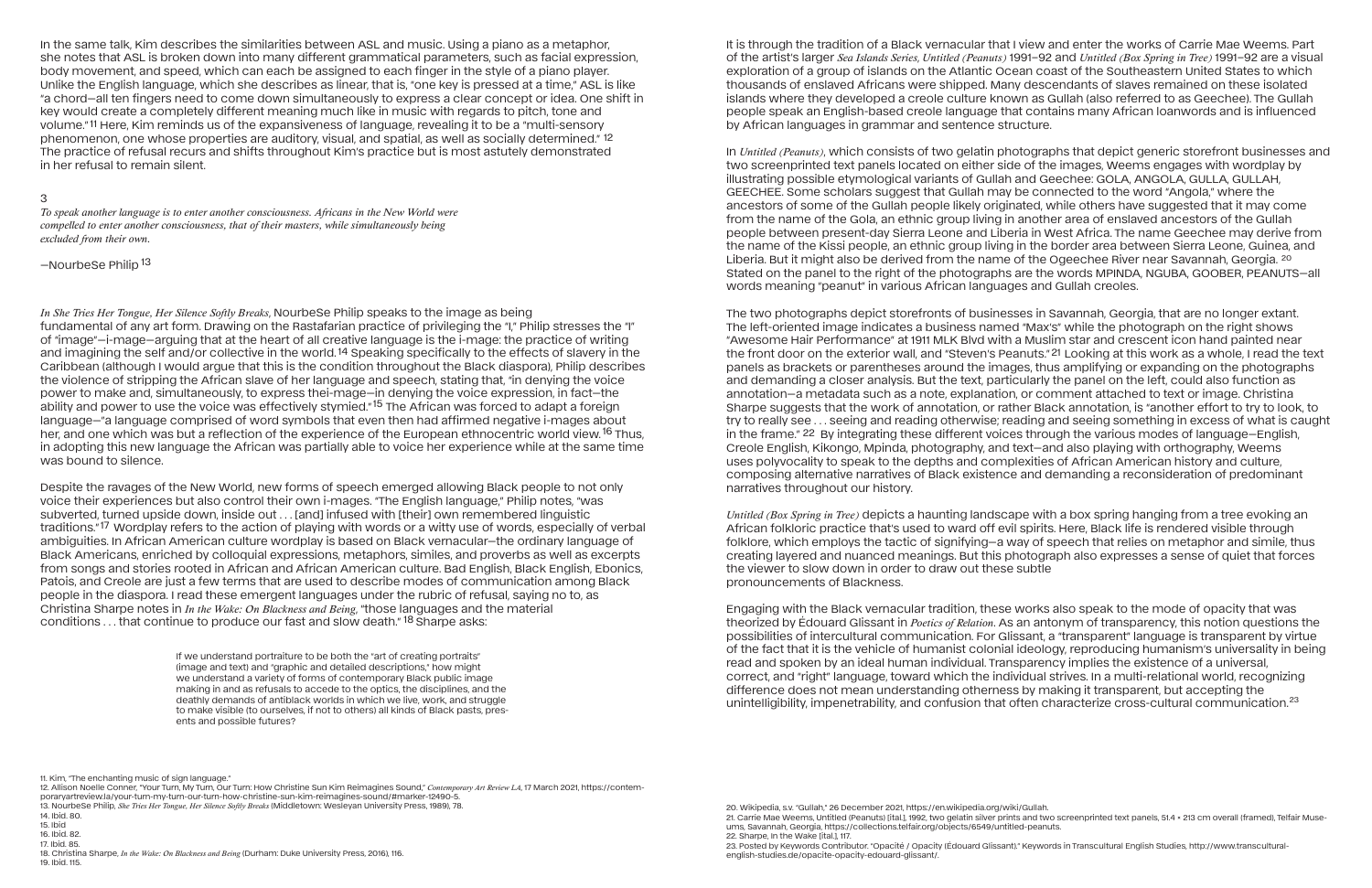In music, negative space is analogous to silence but only when it is juxtaposed with adjacent musical ideas. Put differently, negative space is the silence between notes. But these silences should be thought of as positively formed spatial mass, the length of which gives the presence of sound as a perceivable shape. As such, there is a difference between inert and active silences in music, where the latter is more closely analogous to negative space in art. I read Vaughn's works through these modalities of quiet, silent, and quotidian—not as passive objects but works that highlight, through an interplay of what is seen and unseen, closed systems of representation and value. They function like blueprints erecting an ideological architecture running rampant throughout our cities. An architecture of affect and impact and, though not visible, not quiet either.

fin.

4.

Quiet, adj. and adv.

*1. Characterized by an absence or near absence of agitation or activity.*

*2. Free from noise or uproar; making little if any sound.*

*3. Absence of disturbance or discord; peace in social or political life.*

—OED Online

Working with residual materials that are often cast off or discarded during processes of production or labor, Jessica Vaughn makes sculptures and installations that point to the mundane and quotidian structures that inform our understanding of work, race, and space. For her sculptural work, she collects scrap materials such as industrial upholstery or seats from different sites of labor and city infrastructure, including Chicago Transit Authority buses, and transforms them into artworks that invite a reconsideration of these materials as art objects in themselves. For example, *D-90 Blue No.116* (2016), which is named after its commercial color code, is a sculpture that was made from scrap fabric that was used to line seating in commercial vehicles. Here, the fabric is presented as a readymade though unfamiliar form that frames empty, negative space.

- https://www.youtube.com/watch?v=37wQnWhg5tI&ab\_channel=CreativeCapital.
- 26. Mabel O. Wilson and Julian Rose, "Changing the subject: Race and public space," *Artforum*, June 1, 2020, https://www.artforum.com/print/201706/ changing-the-subject-race-and-public-space-68687.
- 27. William A. Gleason, *Sites Unseen: Architecture, Race, and American Literature* (New York: New York University Press, 2011), 3.

Each term references something assumed to go unspoken or unsaid, unremarked, unrecognized, or overlooked. They name practices that are pervasive and ever-present yet occluded by their seeming absence or erasure in repetition, routine, or internalization. Yet the quotidian is not equivalent to passive everyday acts, and quiet is not an absence of articulation or utterance. Quiet is a modality that surrounds and infuses sound with impact and affect, which creates the possibility for it to register as meaningful . . . for blacks in the diaspora, both quiet and the quotidian are mobilized as everyday practices of refusal. 30

Invisibility, much like visibility, is socially constructed. Fanon's conception of a compartmentalized world, dividing, for example, native and European quarters, is a useful framework to understand these constructions. Spatial segregation is the schema through which the built environment has been constructed, <sup>26</sup> organizing bodies both discursively and spatially according to perceived differences. For Mabel O. Wilson, the emergence of architecture as a modern discipline is itself inseparable from the problem of race. "I'm," Wilson notes, "referring to a very specific, Western humanist notion of the architect as someone who thinks, who designs, who draws but who does not build. He is an intellectual, in other words, who works very abstractly, through reason, and is distanced from the physical labor of construction." But as William Gleason reminds us in *Sites Unseen: Architecture, Race, and American Literature*, "the built environment is always shaped in some way by race whether such shaping is explicitly acknowledged or understood." <sup>27</sup> The emergence of the modern world and modern architecture, which was dependent on enslaved labor, became, in part, about the maintenance of racial hierarchy. 28 By  $\,$ focusing on the work that builds the structure for other types of work that are seen as respectable, Vaughn's practice raises pressing questions about what is considered important work, particularly in this moment of pandemic, and the idea of essential work, thus conjuring a population of unseen workers.

In art, negative space is defined as the space around and between the subject of an image. It may be most evident when the space around a subject forms an interesting or artistically relevant shape, and such space occasionally is used to artistic effect as the "real" subject of an image. 24 Focusing our attention on the negative spaces, Vaughn encourages a closer inspection of not just the shapes that uncannily hint at patterns to cover armrests or seats but also their edges, which are often delicate and frayed. In a presentation of her work at Creative Time, she noted how these materials are designed to easily separate and unravel. "This unravelling," she explains, "serves as a reminder of the people who are making, producing and running those machines that create the cuts in the fabric. There is a relationship to the machine and the body and working through space where labor goes unnoticed or is treated as invisible that I want to make evident." 25

I often return to a question raised by Saidiya Hartman: How does one represent Black life, convey its frequencies, its textures and sounds, its opacity, the deep and rich Black tonalities that define the lived experience and the aesthetic territory? If Blackness is seen to run synonymous with loudness and expressiveness, what could a concept of quiet mean to how we understand Black culture? 29 How might we view Blackness outside of modes of resistance, attending instead to the mundane and quotidian? How might this extended vocabulary enable a more robust dialogue around Blackness and being? In the introduction to her book *Listening to Images*, Tina Campt muses on the relationship between quiet

28. Ibid.

29. I point to a similar question asked by Kevin Quashie in *The Sovereignty of Quiet* (New Brunswick, NJ: Rutgers University Press, 2012) 30. Tina Campt, *Listening to Images* (Durham: Duke University Press, 2017), 4.

<sup>24.</sup> Wikipedia, s.v. "negative space," https://en.wikipedia.org/wiki/Negative\_space.

<sup>25.</sup> Jessica Vaughn, "Jessica Vaughn Presents at the 2021 Creative Capital Artist Retreat," YouTube, uploaded by Creative Capital, 8 September 2021,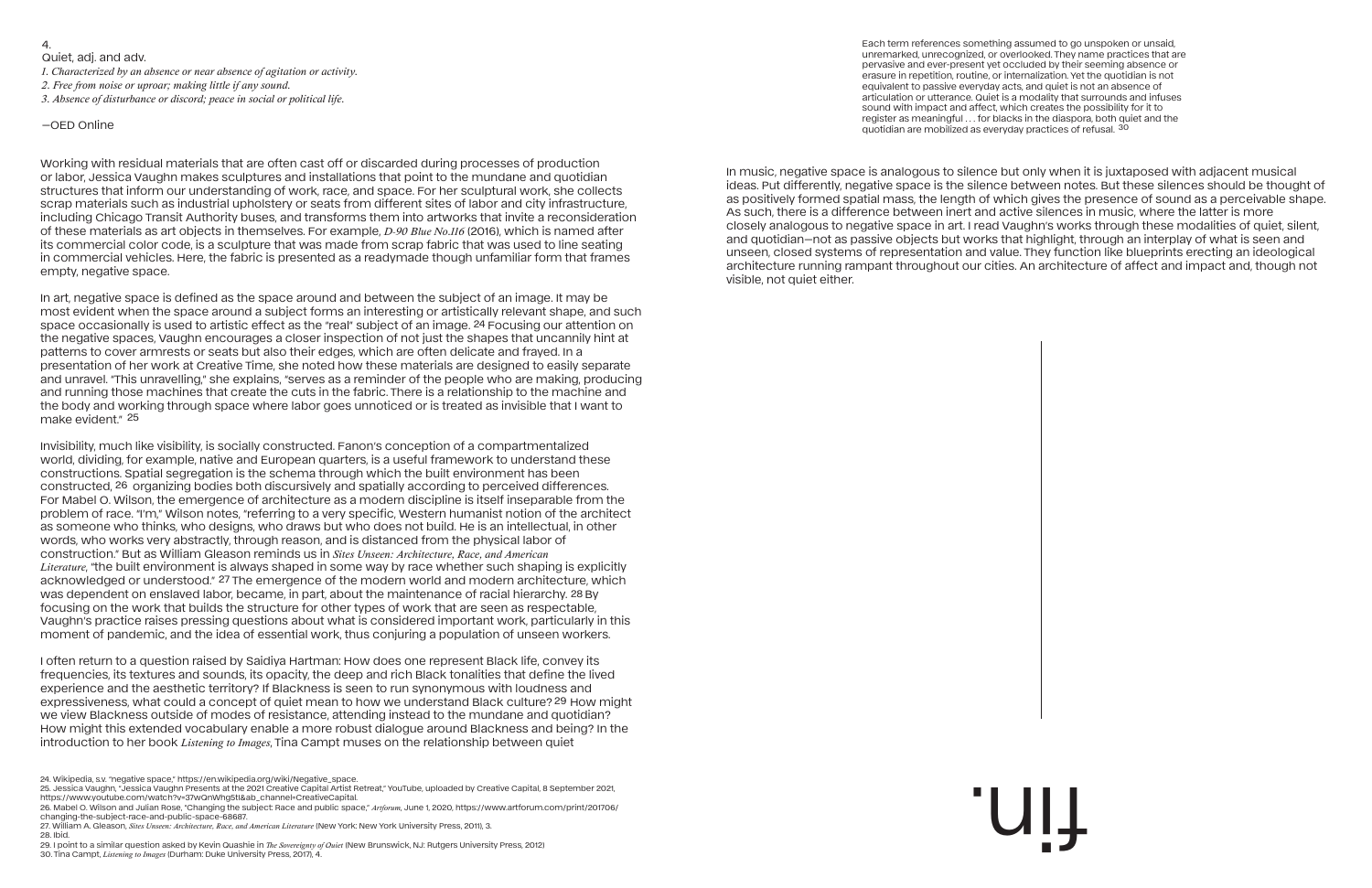# የእኔ ቆንጆ: YENE KONJO

| My friend                  |             |                       |                                                 |                                                   |            | is dead                |        |
|----------------------------|-------------|-----------------------|-------------------------------------------------|---------------------------------------------------|------------|------------------------|--------|
| My friend is dead          |             |                       | My friend is dead and I hate my job             |                                                   |            | I hate                 |        |
| my job                     |             |                       |                                                 |                                                   |            |                        |        |
|                            |             |                       |                                                 | I hate my<br>job my friend is dead broke me<br>IS | evil       | My ex                  |        |
| M                          |             | My e<br>ex is         |                                                 | e                                                 | x is evil  | vil                    |        |
|                            | y           |                       | My ex is evil                                   |                                                   |            |                        |        |
|                            |             | I'm a                 |                                                 |                                                   | bad friend |                        |        |
|                            |             |                       | If I don't cry<br>lying that my friend is dead? | at work will they think I                         |            |                        | am     |
| 6 months                   |             |                       |                                                 |                                                   |            |                        |        |
|                            | <b>Next</b> |                       | winter                                          |                                                   |            |                        | 1 year |
|                            |             |                       | Give it another summer                          |                                                   |            |                        |        |
| I hate my ex               |             |                       |                                                 |                                                   |            |                        |        |
|                            |             |                       |                                                 |                                                   | I hate     |                        | myself |
|                            | My friend   |                       |                                                 | is dead<br>When was the last time you             |            | called her             |        |
| Did you text               | her last    |                       | winter                                          |                                                   |            |                        |        |
|                            |             |                       | The one                                         | before The one before                             |            |                        |        |
| You'                       | re a bad    |                       |                                                 |                                                   |            |                        | friend |
|                            | mom         |                       | told you                                        |                                                   | to         |                        |        |
| You're a                   | text her    |                       |                                                 | bad                                               |            |                        |        |
|                            |             | I should              |                                                 |                                                   |            |                        | read   |
| Start your essay.          |             |                       |                                                 |                                                   |            |                        |        |
|                            |             |                       |                                                 | You have                                          |            |                        | no     |
|                            |             |                       | friends<br>Alone                                |                                                   |            | bad friend.            |        |
|                            |             |                       |                                                 |                                                   |            |                        |        |
|                            |             |                       | A lone                                          |                                                   |            |                        |        |
|                            |             |                       |                                                 | you should<br>read                                |            |                        |        |
|                            | Go for a    |                       | walk                                            |                                                   |            |                        |        |
|                            |             |                       | I should call my mom                            |                                                   |            |                        |        |
|                            |             |                       | My sister is coming                             |                                                   |            | I should clean my room |        |
|                            |             | I don't want to share |                                                 |                                                   |            |                        |        |
|                            |             |                       |                                                 | my bed.                                           |            |                        |        |
| I should get up.           |             |                       |                                                 |                                                   |            |                        |        |
| I will get up in one hour. |             |                       |                                                 |                                                   |            | I should get up.       |        |
|                            |             |                       | I will get up after this show.                  |                                                   |            |                        |        |
|                            |             | Ok in 15 min.<br>2.   |                                                 |                                                   | 5.4. 3.    |                        |        |
|                            |             |                       |                                                 |                                                   |            |                        |        |

I should a set of the state of the state of the state of the state of the state of the state of the state of the state of the state of the state of the state of the state of the state of the state of the state of the state

My friend is dead My friend My friend is de My friend is dead my job My e that is a series of the series of the series of the series of the series of the series of the series of the series of the series of the series of the series of the series of the series of the series of the series of t M y exis e vil  $Mv$ I'm a bad friend bad friend by the bad friend bad friend by the bad friend by the bad friend by the bad friend If I don't cry lying that my friend is d 6 months Next winter I hate my ex My friend When was the last time you called her Did you text her last winter The one mom told you to to to text her You're a **I** should read and the state of the state of the state of the state of the state of the state of the state of the state of the state of the state of the state of the state of the state of the state of the state of the sta Start your essay. **Solution 2018** No. 2019 No. 2019 No. 2019 No. 2019 No. 2019 No. 2019 No. 2019 No. 2019 No. 2019 No. 2019 No. 20 friends Alone A lone Go for a walk I should My sister is coming I should get up. I should get up. I will get up in one hour. I will get up Ok in 15 min.<br>2. 2.

Ok 20.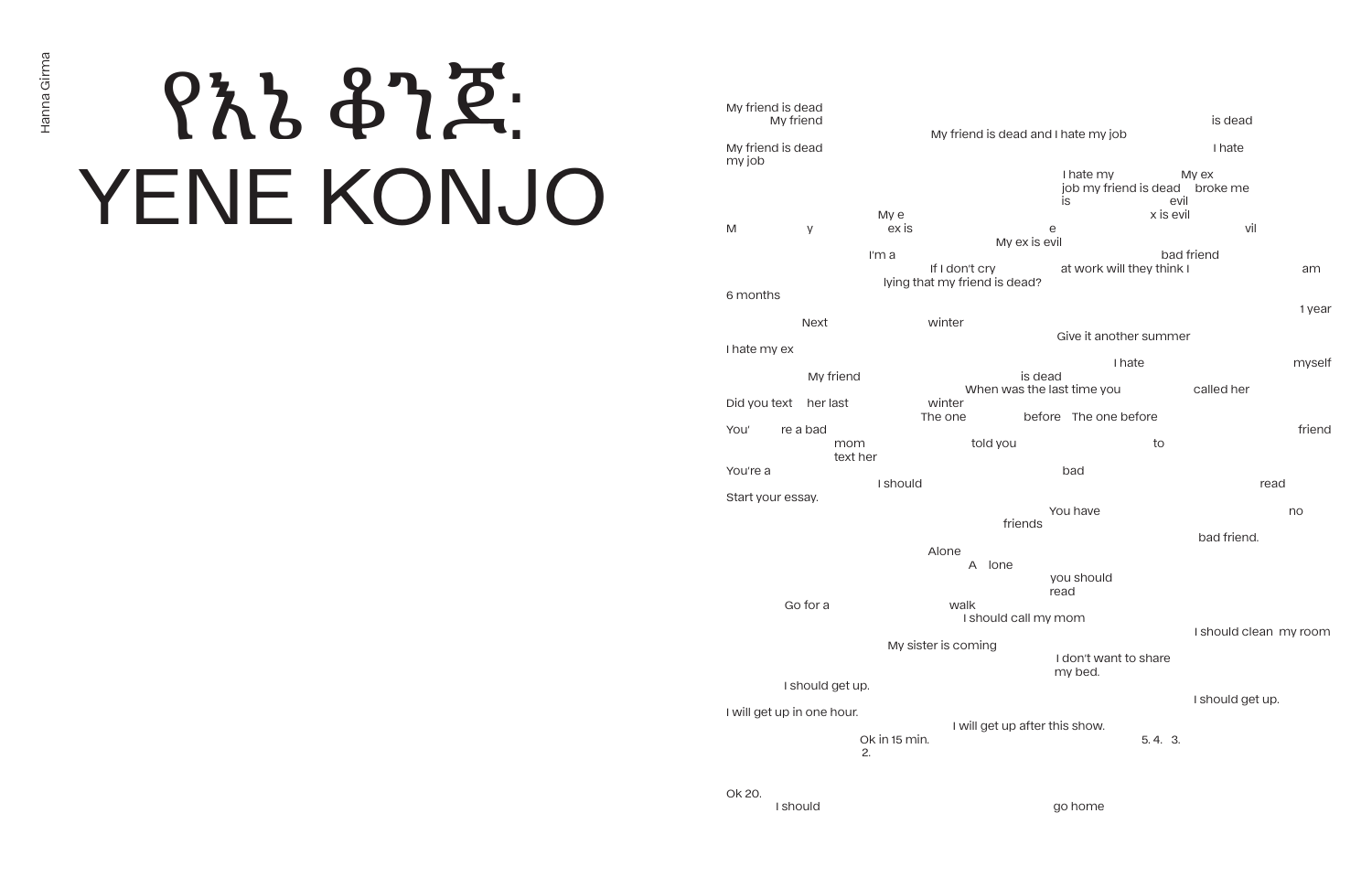"There's always a joker in the pack. There's always a lonely clown. The poor laughing fool falls on his back. And everyone laughs when he's down. There's always a funny man in the game. But he's only funny by mistake. But everyone laughs at him, just the same. They don't see his lonely heart break. They don't care as long as there is a jester, just a fool. As foolish as he can be. There's always a joker, that's a rule. But fate deals the hand and I see."

"The joker is me" <sup>1</sup>

Who has forgotten me?

My friend is dead and it's my fault

Why didn't she call?

Too preoccupied with my own small deaths throughout time, public cracks, and private crevices  $^2$  I would  $\,$ fall in and out of, I forgot to reach out and help her up from hers. She let go. I let go. She let go.

She didn't ask for help. I don't think she could. I try to ask for help. In my way. The sardonic cries of a goodtime girl. Maybe this essay is one? I wonder if she did the same and I didn't hear.

Why didn't you check?

My mom keeps tempo. Her past questions that irritated me now echo. "Have you heard from her? Reach out. I hear she is going through a tough time."

> I think I texted I had to have Lazy

My friend is dead.

It's narcissistic to think I alone could lift her. Silence her chorus when mine was/is so loud.

Fasten your seatbelt before helping others.

It's my fault.

My therapist says I'm too hard on myself. All of my memories feel fake. Her breathy laugh, calling me bozo and slapping my shoulder, all a scene from a movie I watched but didn't pay attention to. A book I only read the sparknotes for. I cannot place our last conversation. Our last embrace.

How many others have I forgotten?

All I have are images of us as babies thinking we were grown . . . going to concerts and drinking in cars with boys. Kings cup and cheap vodka shots. No parents, house to the neck. Slow moving fast girls who rubbed our hickies with ice and didn't rush anything but love. Smiles  $^3$  so big you could see the gums. Hers shines brighter than any memory I have.

Stanky legs and stiff twerks in dingy barely furnished apartments.

1. Shirley Bassey, "The Joker." Also the intro to *Kath and Kim*, an Australian talk show about a dysfunctional white mother and daughter. They take everything . . . but the show is funny. 2. Morrison, Toni. 1992. Jazz. New York: Knopf. 3. Morrison, Toni. 1992. Jazz. New York: Knopf. A book I stole from my ex but never finished.

My friend is dead. She was my best friend and I can barely remember her. I spend my days flagellating my memory, trying to figure out why we stopped speaking. I am paralyzed by guilt. Guilt for failing to remember the many years we spent together. Guilt for my neglect. And guilt whenever my mind wanders away from trying to remember her to a moment of peace or work or my ex or my own indulgent self-pity.

I am supposed to write this essay which is already late, another fact that reinforces my guilt. A musical duet is the prompt: two voices that hold their own but are speaking toward the same thing/two voices that balance each other out/create dissonance/contradictions. But I cannot think past the crescendo/chorus/ call-and-response of my own thoughts.

> My friend is dead My friend is dead My friend is dead and I have to write this essay. I cannot talk to my friend so I will talk to myself. I cannot talk to my friend so I will write this essay.

And now ladies and gentlemen for your pleasure and entertainment we proudly present the two-headed girl and her famous solo duet.

I write this through the fog of my own recurring depression which now rolls in, reified by the death of a friend. Attempting this daring task of organizing my own anxious thoughts that reverberate sonically. Internally.

This daze . . . maze Constructed by my mind I know all too well. But this one seems to have a brand-new flavor! So here's my ill-fated and ill thought out, likely futile escape act. Here. On the page. I appreciate your patience.

*And now ladies and gentlemen*

My friend is dead and it's my fault.

My friend is dead and I have to write this thing but my brain doesn't work anymore. It's on strike.

FAIR PAY AND RESPECT.

Management won't listen. Instead, I try to remember.

I try to remember the last time we spoke. I can't.

A drunken night? An obligatory holiday text to meet up? Maybe we fought? Plans repeatedly unfulfilled that lead to scorned abandonments? Neglect. Anger?

Why was it so long?

Ironic now as I cancel plans—"I'm working on my essay." The one that is overdue and I haven't started. Now in progress. An unanswered text is how I think we left it.

In her final year I hear she asked for me. "Where is Hanna? Have you heard from her? I miss who I was when I was with her. I was fun." Fun

The goodtime girl

My mom told me my friend died I went to dinner and was the loudest in the room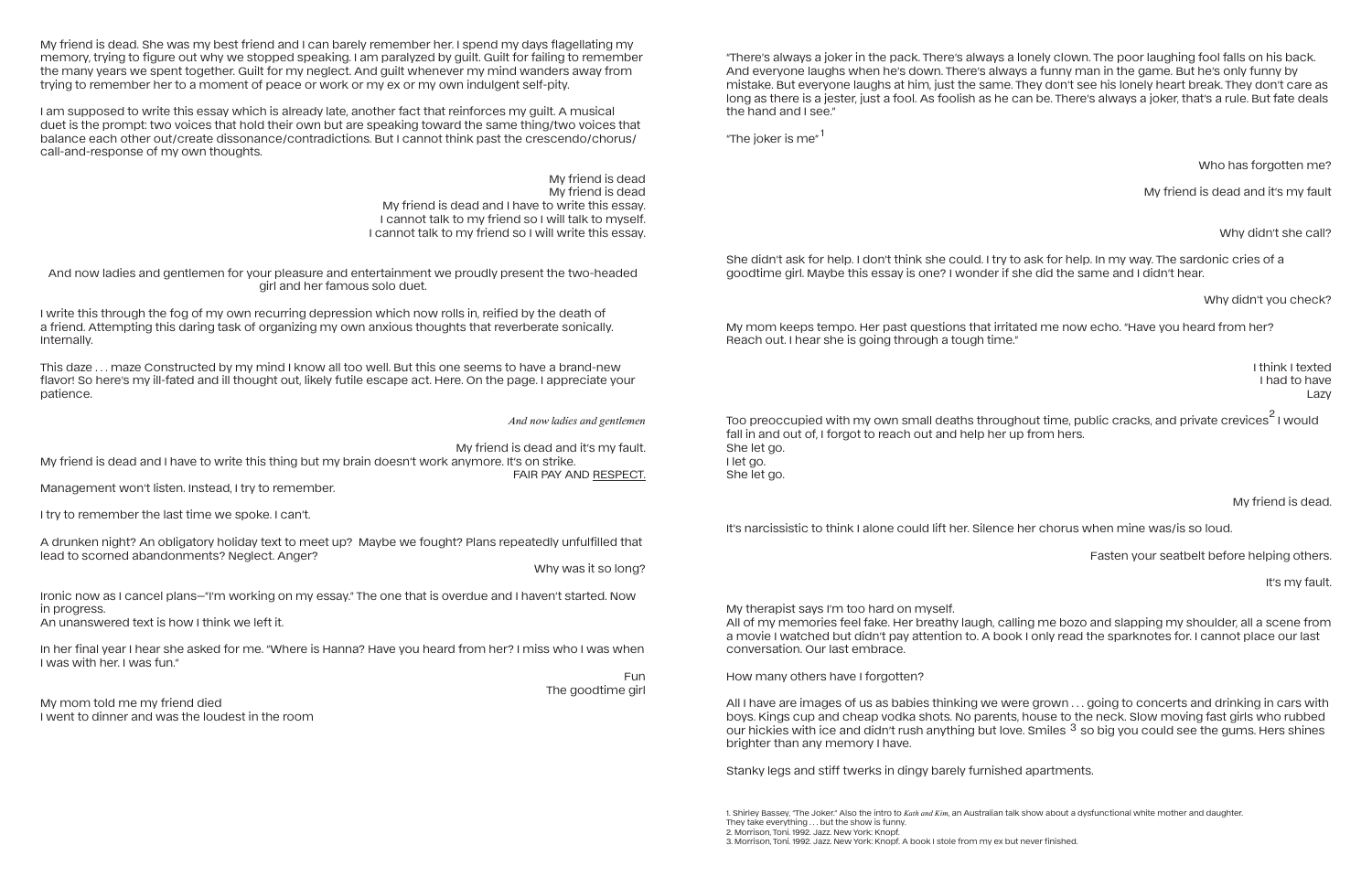But I wouldn't grieve someone I didn't know. My therapist says I need to be kind to myself. She asks me why I think I can't remember.

I need a new therapist An analyst?

My dad was grieving the loss of the woman who raised him, yes, but also his last tether to home. I ask my dad about his previous life, before he came here, and he responds tersely. Suspiciously. Can he remember? He sounds Ethiopian. He plays broken jazz tunes on my sister's piano. The rental piano I thought was ours until one day it was gone.

"I can't do this. I hate the piano."

I wonder if my dad mourned the piano that was returned, I'm sure without his consent, by the matriarch of our family.

> I always blame my mom She was a good mom I should call her

He probably told her to return it. To save money. But still harbors resentment for its absence. He plays the harmonica and accordion now. The ones I begged him to get me from the candy shop. The ones I quickly grew tired of and re-gifted to him on father's day.

His displacement/liminality is audible in the broken and vaguely habesha melody. He is not Black No longer Ethiopian And simultaneously both

> A cop pulls my dad over "Shit shit" "He heard my accent and realized I was ok"

The sonic call that you should not be there. You do not belong there, you have been displaced.

God I sound like an emo early 2000s song I got your picture I'm coming with ya <sup>4</sup>

> Amorphous, translucent, dark. This home. This family. He/They built. Is also a trap. A daily reminder of what he left behind for better or for worse. He won't say. Time and the American Dream has hardened the man whose glasses once steamed up as I held his hand. I try to imagine the boy he was before he came here. The boy whose mother would breastfeed other children to make him cry with jealousy.

"When occupying a space, which is articulated by objects and furnishings that belong to someone else, you begin to adapt to a preset of gestures that haunt the space, to which you reorient your habits . . . my own body became a stand-in for these gestures, processing them, repeating them, and reinstating them." 7

He didn't cry when his brother died . . . mom still yelled at him.

This is also not my mother's home. On a walk she tells me she wanted to move back to New York when her father died. She says that feeling lasted about 5 years, 1994 (the year I was born, the year he died), 1995, 1996, 1997, 1998. My dad told her he would never move. His family is here. His grandmother. The one whose funeral she would shhh him at.

Why don't I know her . . . language? I remember My mom shushing my dad to stop crying so as not to upset me and my sister. Her coldness to his otherness.

I remember these failed sonic moments. Violent translation.<sup>5.</sup> Failed speech. Silence. How horrific it all felt but I can't remember my friend.

She says it's fine, she hates the cold anyway.

I can't even last 6 months in this puss filled gray city.

I watched her funeral on a laptop before bed. The same screen I watch *Seinfeld* and porn on. The same screen I now write this essay. From my bed. The one days prior I couldn't get out of.

I watched her funeral and felt nothing. A voyeur. In a church that wasn't the one but might as well have been the one I hated.

> A former catholic school tramp. I lift up my church skirt and get spanked through my white tights on Easter Sunday. Stick my finger in the flame every midnight mass.

Not nothing but not what I expected after days of debilitating grief. I didn't cry. I was mad.

I watch the row of shrouded habesha grandmothers file in to mourn my friend. They stick out in their white cotton dresses. Like ghosts walking down the aisle. They hold each other, they support their friend who has lost a granddaughter and before that a son.

I am reminded of the first funeral I attended. This was not virtual but rather violently irl I remember the screams of my shrouded aunts. I remember my dad's soft cries, the first time I saw him cry. His glasses fogging up. I remember forcing myself to cry. To partake in the ritual. The shame I felt that I wasn't and couldn't cry.

She was my caretaker, my protector, but I could not cry. After all, I didn't know her. I loved her as much as I could. But I didn't know her. We didn't speak the same language. I knew nothing of her life, her love. Even her illness was hidden from my young ears until she was gone.

She would watch wrestling and soap operas and call my dad when I wouldn't eat.

My grandma cries in her living room የእኔ ቆንጆ "I love you, I love you" The only English she knows. The final breakdown after days of failed communication

Grief and this essay feel self-serving at this moment. If I cannot remember her, how can I claim this sadness? This space to mourn? What does this do for her memory?

Am I the bad art friend? <sup>6</sup>

"Be kind to yourself"

.

4. All Time Low, "Dear Maria, Count Me In."

5. Betsy Wing's translator intro to, Édouard Glissant's *Poetics of Relation* says that "The stumbling blocks of translation frequently exist at its most productive points. Their usual first effect is frustration caused by obstinate resistance (on both sides), but, in their ever-renewed demand for conjecture, these apparent obstacles can allow us to escape the cramped, habitual postures of our own thought."

6.Kolker, Robert. "Who Is the Bad Art Friend?" *The New York Times, The New York Times*, 5 Oct. 2021, https://www.nytimes.com/2021/10/05/magazine/ dorland-v-larson.html.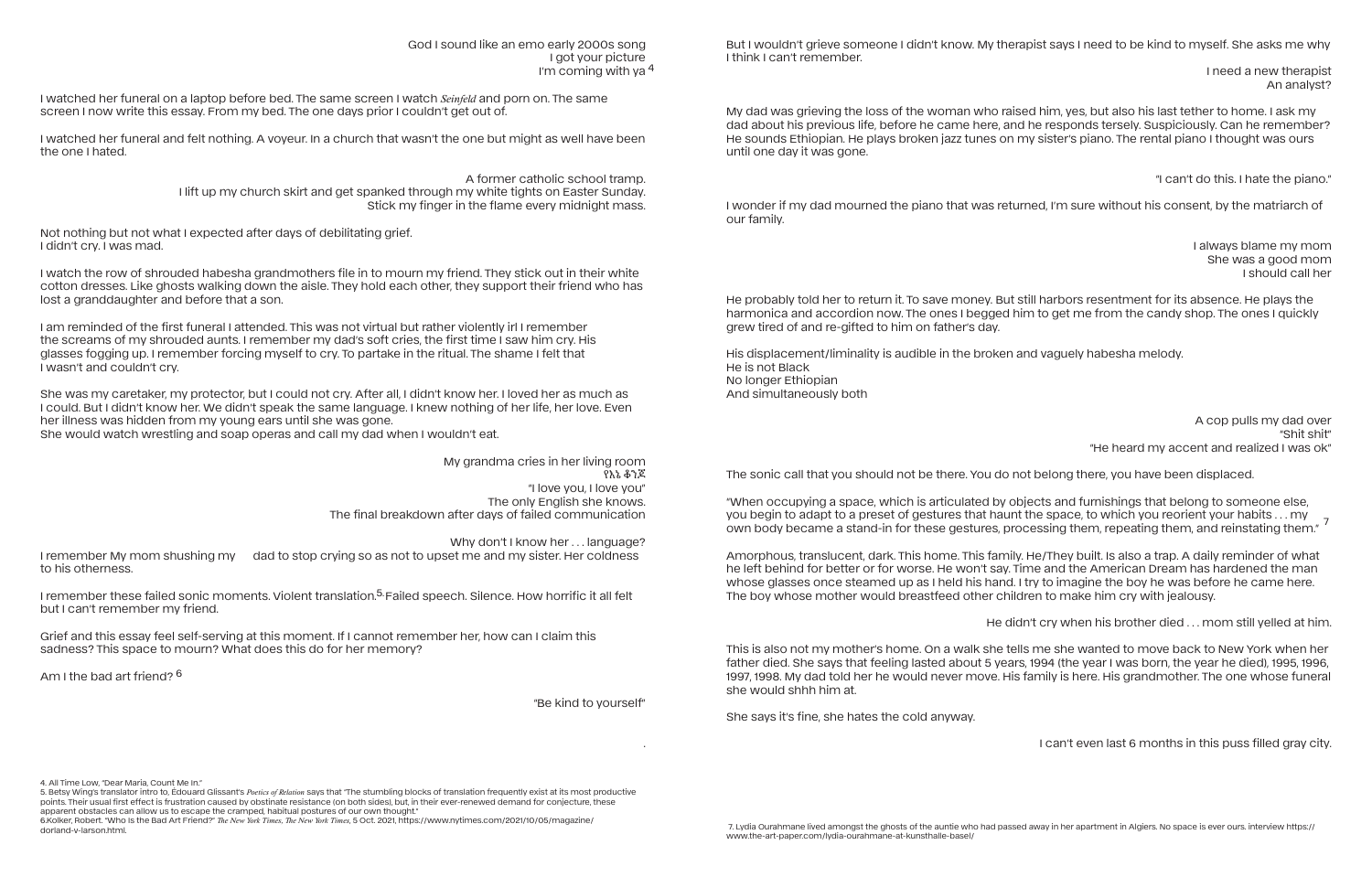"We are in hell when we break others down. We are in hell when we hurt each other. When we see the truth it will all be free.

I hurt you. You hurt me. I hurt myself. You hurt me. You hurt you. You hurt yourself." <sup>15</sup>

Hall and Oates said "it's easy to hurt others when you can't feel pain." My sister said "hurt people hurt people" when I told her about the ex who broke my heart My therapist said the same in response to my own corporate dysphoria

To live within this world as a Black person. A Black woman. and not feel constantly enraged by the bipolarizing nature of double consciousness, schizophrenic. Maybe it is insensitive and myopic to conflate my own bouts of psychosis/moments of inability to distinguish my, ours, your thoughts and ideas from reality with schizophrenia. I fight with my mom over the past. My reality and hers are in conflict and simultaneously true. She looks at me through the eyes of another and sees the wounds they made. She made. How can I expect her to remember?

"You're not alone. You're Not alone. We're in this thing called love. To make a change be not ashamed. You know that love will find a way" <sup>16</sup>

I can't even remember my friend and I expect her to remember every infraction?

I saw a TikTok that said excessive daydreaming and fantasy is a form of OCD. I tried to think of a day when I didn't spend the majority of it daydreaming past the confines of my own existence. To suspend the pervasive darkness.

Maybe I shouldn't self-diagnose off (from?) TikTok anymore.

Patricia's gospel is what she leaves behind. A dose of her soft acapella calls for peace and hope, Mahalia, and Sunday Sessions.

The only things that quiet my mind are these repetitive, infectious choruses that burrow in my head, silencing the information I can't prioritize. The sonic and visual distractions ravaging my senses.

"Barzakh in Arabic is the limbo, the in-between state. There are many translations which relate it as a space where the spirit awaits; somewhere between life and death, or a physical space; a thin strip of land between two seas, a refuge. But it is also a place of judgment, where a spirit waits while its earthly deeds are counted." <sup>8</sup>

> I was angry watching my friend's funeral. I was angry at my dirty computer screen. I was angry at the minister who kept talking about HIM and HIS plan. I was angry at myself.

> > If my parents talk about god more than me at my funeral I will be pissed.

በጣም አመስግናለሁ የኔ እህት :: ስራሽ ሁሉ የተባረከ ይሁን :: ቅንነት ደግነትና መልካም ስራ የሰዉነት መገለጫ ነውና:: ኤልያስ ግርማ አስፋዉ <sup>9</sup>

> My only moments of peace were when the lone gospel singer removed her mask and sang "He Knows My Name" and "More Than Anything" through strained vocals, over the distorted computer audio. The same songs I burrowed in to self-soothe.

> They say that Charles "Buddy" Bolden was schizophrenic. They say he couldn't properly read music and had impaired motor function. That the only way he could play his cornet was by improvising on ragtime and that this was at the root of his pioneering jazz accomplishments.

While it may be true that he was schizophrenic, it is also possible that this "freewheeling" radical Black production could only be understood in the white imagination as a disorder.

> I'm not crazy I'm free 17

She took the birds from their cages and set them out the windows to freeze or fly including the parrot that said "I love you" <sup>14</sup>

8. Lydia Ourahmane interview https://www.the-art-paper.com/lydia-ourahmane-at-kunsthalle-basel/

9. Personal note from my father.

10. Satterwhite, Patricia. "Moments of Silence."

11. Satterwhite, Patricia. "We are in Hell When We Hurt Each Other."

12. I went back to work after I was raped. I went back after my friend died.

13. hooks, bell. 2018. All About Love. [S.I.]: HarperCollins. I sent this to my sister after her breakup on the day bell hooks died. She didn't read it. I've never

finished it.

14. Morrison, Toni. 1992. Jazz. New York: Knopf. Apparently *Jazz* is Toni Morrison's favorite book.

They both crossed an ocean to meet me here.

This limbo he has lived in for most of his life tears him apart. He sends me poems in Amharic and yells at me for not understanding them.

I took my dad back to Ethiopia after 46 years. I tried to have a moment of silence in a room where I could not understand anything that was being said. A room that was foreign to me. One he knows all too well. My friend told me to meditate on the sounds. I screamed at my dad instead for his unwillingness to translate.

Because I cannot remember the past, I think of the future my friend will have. The legacy she leaves behind. Who absorbs her pain now that she is free? Her mother?

I forgave my mom a long time ago. After all, a part of her died the year I was born so it feels like I'm talking shit when my therapist asks me about it. Her existence in corporate America. Wholesale subaltern. The first. The best. Was her own hell.

"We are in hell when we fail to exist" <sup>11</sup>

"Silence makes the brain grow fonder. In the silence of your day, chase your cares away and let your mind tune in to the next of what to do. And may peace all be with you whatever you do. Moments of silence. Moments of silence. Moments of silence. Chase your cares away." 10

Mother told me to marry someone who loved me more than I love them

My ex says his first love was sent from god.

Who sent me?

I was told I wouldn't have recognized the person she was. That it is a blessing I have the memories of her as she truly was.

I find myself in a similar predicament Mother's daughter. A hellhole of my own upward mobility 12

Memories I don't have.

"Love saves us only if we want to be saved." <sup>13</sup>

The first word I learned to write was love. I used to write it in cursive over and over and over. I hardly ever use that word now.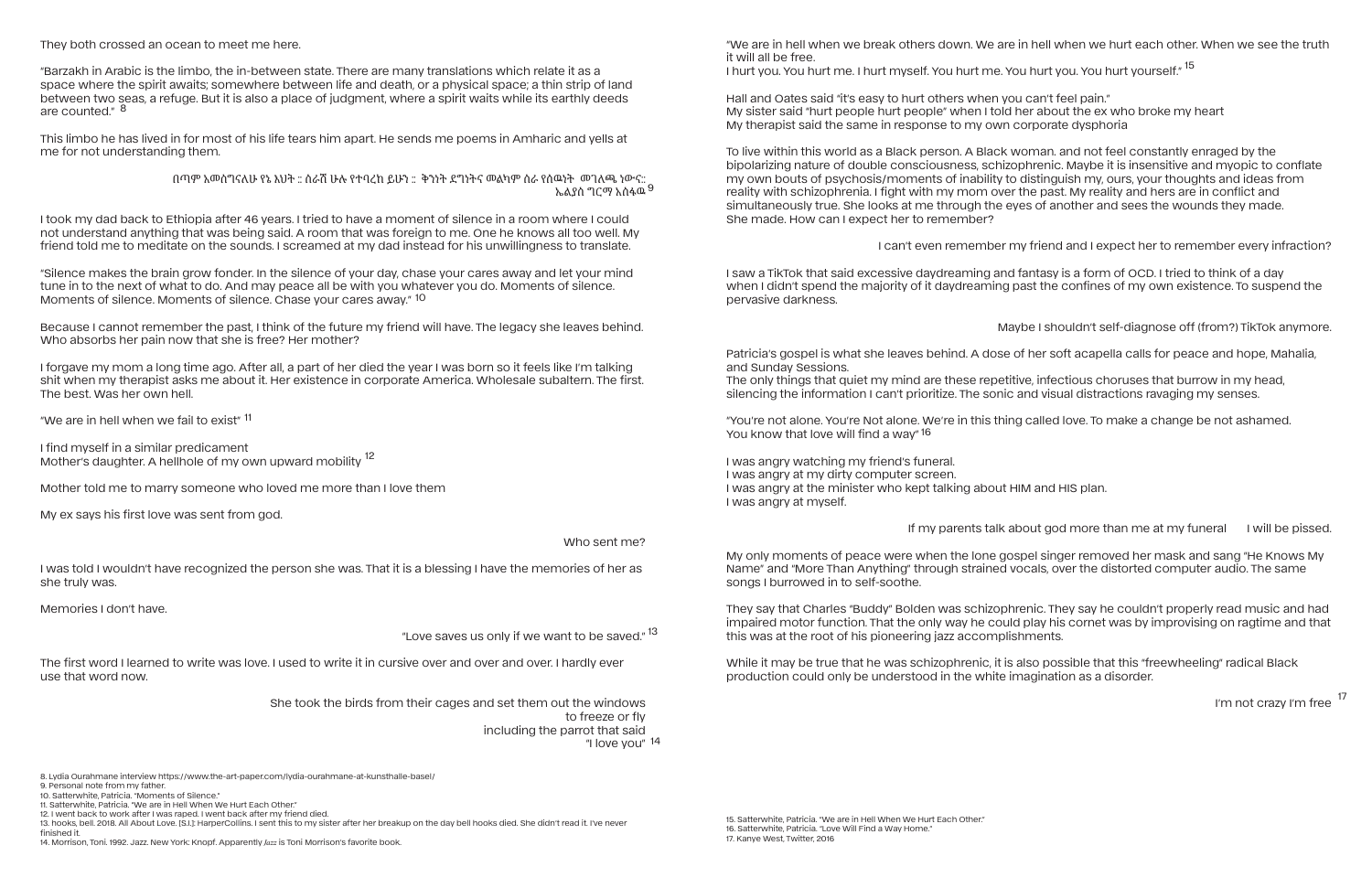The rhetorical possibilities of repetition. Variation, repetition and improvisation. I try to find the creative possibilities in the repetitive/sporadic thoughts I currently struggle with on/ in this page. Sharp white.. Give them narrative and structure.

The duality and conversation between external forces that are and internal voices that could be. Fractured familial conversations. Jacolby speaks to Patricia, Kanye speaks to Donda. I speak to my friend who I once called sister.

2017 was the last time I saw my friend.

The same year I spoke to E. Jane about their thoughts on softness as a political act for Black femmes.

"I hurt you. You hurt me. I hurt myself. You hurt me. You hurt you. You hurt yourself." <sup>23</sup>

Throughout our conversation I probed them on this idea. It was one I could not wrap my head around as someone who was taught my need for touch was deficient. Not to cry. Scream before you cry. But never in public, never too loud. Never audibly.

Because of what I was taught I was always too loud, too mean, too fast, too much. Too wild.

I used to be a quiet girl. Thoughtful.

My rage was my shield and my default. I think during this time I was in the most pain and caused the most pain to those around me.

Radical softness contradicted everything I was taught. That I had to be hard to be hard to kill. A language I could not speak. An octave I could not reach.

Not sure why anyone stuck around. Maybe cuz i was still a good time.

 *"We are in hell when we fail to exist"* 21

After our conversation they emailed back to my questions:

*"If mama knew now. How you turned out. You too wild."* 22

They would rather have me say '"I am a nigga" Than hear me say "I am a god" <sup>19</sup>

> *Takes a lot more courage to talk about your feelings than it does to sit around and be a bitch* 24

> > *"I, I feel really great, because like, my friends like me I'm like bitch! I'ma really . . . I really bitch"* 25

Celie in the streets Shug in the sheets

21. Satterwhite, Patricia. "We are in Hell When We Hurt Each Other." 22. West, Kanye. "Wolves."

"I think a lot about Alice Walker, her thoughts, her essays, and the film *The Color Purple* in relation to Black women and softness. I think about how Celie was just expected to work and not have nice things and Shug Avery was judged as "fast"/loose for getting those things through professional entertainment and relationships with men." 26

was conducted by WNEW without Marcy knowing she was being recorded. 26. Rhizome interview with E. Jane

18. Jonathan M. Metzl, *The Protest Psychosis: How Schizophrenia Became a Black Disease* (Boston: Beacon Press, 2010). 19. Kanye West, BBC Interview with Zane Lowe, 2013.

20. Huey P. Newton, Speech at Boston College, November 18, 1970.

"[I]n a 1968 article that appeared in the prestigious Archives of General Psychiatry, psychiatrists Walter Bromberg and Frank Simon described schizophrenia as a 'protest psychosis' whereby black men developed 'hostile and aggressive feelings' and 'delusional anti-whiteness' after listening to the words of Malcolm X, joining the Black Muslims, or aligning with groups that preached militant resistance to white society. According to the authors, the men required psychiatric treatment because their symptoms threatened not only their own sanity, but the social order of white America. Bromberg and Simon argued that black men who 'espoused African or Islamic' ideologies, adopted 'Islamic names' that were changed in such a way so as to deny 'the previous Anglicization of their names' in fact demonstrated a 'delusional anti-whiteness' that manifest as 'paranoid projections of the Negroes to the Caucasian group.'" 18

White Supremacy strips the ego. Constantly perceiving and validating self through the eyes of another. A social death as a precursor to the physical.

Huey P. Newton was placed in solitary confinement on and off for 3 years until he was released in 1970:

"Tonight I ask you to assume that an external world exists. An external world that exists independently of us. The second assumption I would like for you to make is that things are in a constant state of change, transformation, or flux. With agreement on these two assumptions we can go on with our discussion." 20

Newton did not rejoin the Black Panther party and struggled with drug abuse after his release. Steffani Jemison's *Same Time* relays Newton's words through popular music tropes.

WHILE ONE FORCE WHILE ONE FORCE MAY GIVE RISE TO ONE THING IT MIGHT CRUSH OTHER TH THIS CALL THIS CONCEPT THE NEGATION OF THE NEGATION OF THE NEGATION OF THE NEGATION SELF HIMSELF IF HE DOES NOT PRESERVE IF HE DOES NOT PRESERVE IF HE DOES NOT PRESERVE H HIM OF SUICIDE REACTIONARY SUICIDE BECAUSE REACTIONARY CONDITIONS WILL CAUSE HIS DEA THE SITUATION WE WILL NOT WE WILL NOT WE WILL NOT ACCEPT WE WILL NOT ACCEPT 1 2 WE W WE WILL NOT ACCEPT THAT WE WILL NOT ACCEPT THAT WE WILL NOT ACCEPT THAT WHERE THERE IS SELF-RESPECT RESPECT WHERE THERE IS SELF-RESPECT WHERE THERE IS COURAGE WHERE THI IS SELF-RESPECT THERE IS SELF-RESPECT AND DIGNITY AND DIGNITY DIGNITY THERE IS A POSSI CAN CHANGE THAT WE CAN CHANGE THE CONDITIONS AND WIN AND WIN AND WIN THIS IS CALLE IS CALLED THIS IS CALLED THIS IS CALLED THIS IS CALLED REVOLUTIONARY ENTHUSIASM ENTHUS IT IS THE KIND AND IT IS THE KIND OF STRUGGLE STRUGGLE STRUGGLE STRUGGLE STRUGGLE STRU ANTEE A VICTORY IF WE MUST DIE IF WE MUST DIE IF WE MUST DIE IF WE MUST DIE THEN WE WIL ARY SUICIDE SUICIDE SUICIDE SUICIDE SUICIDE SUICIDE SUICIDE IF I AM PUT DOWN IF I AM DRIV I WOULD MUCH RATHER BE DRIVEN OUT BE DRIVEN OUT WITH A STICK BECAUSE BECAUSE IF I AM A BROOM IT WILL HUMILIATE ME AND I WILL LOSE MY SELF RESPECT IF WE MUST DIE IF WE MUST OLUTIONARY SUICIDE THAT SAYS IF I AM PUT DOWN IF I AM PUT DOWN IF I AM PUT DOWN IF I A I REFUSE TO BE SWEPT OUT WITH A BROOM I WOULD RATHER BE DRIVEN OUT BE DRIVEN OUT WIT A BROOM IT WILL HUMILIATE ME ME ME ME AND I WILL LOSE MY SELF RESPECT BUT IF I AM DRIV LEAST AT LEAST AT LEAST I CAN CLAIM THE DIGNITY OF A MAN AND DIE THE DEATH OF A MAN A I THE DEATH OF A DOG RATHER THAN THE DEATH OF A DOG OF COURSE ( WE WILL NOT BE COWED WE WILL NOT BE COWED WE WILL NOT

<sup>23.</sup> Satterwhite, Patricia. "We are in Hell When We Hurt Each Other." 24. Kortney Kardashian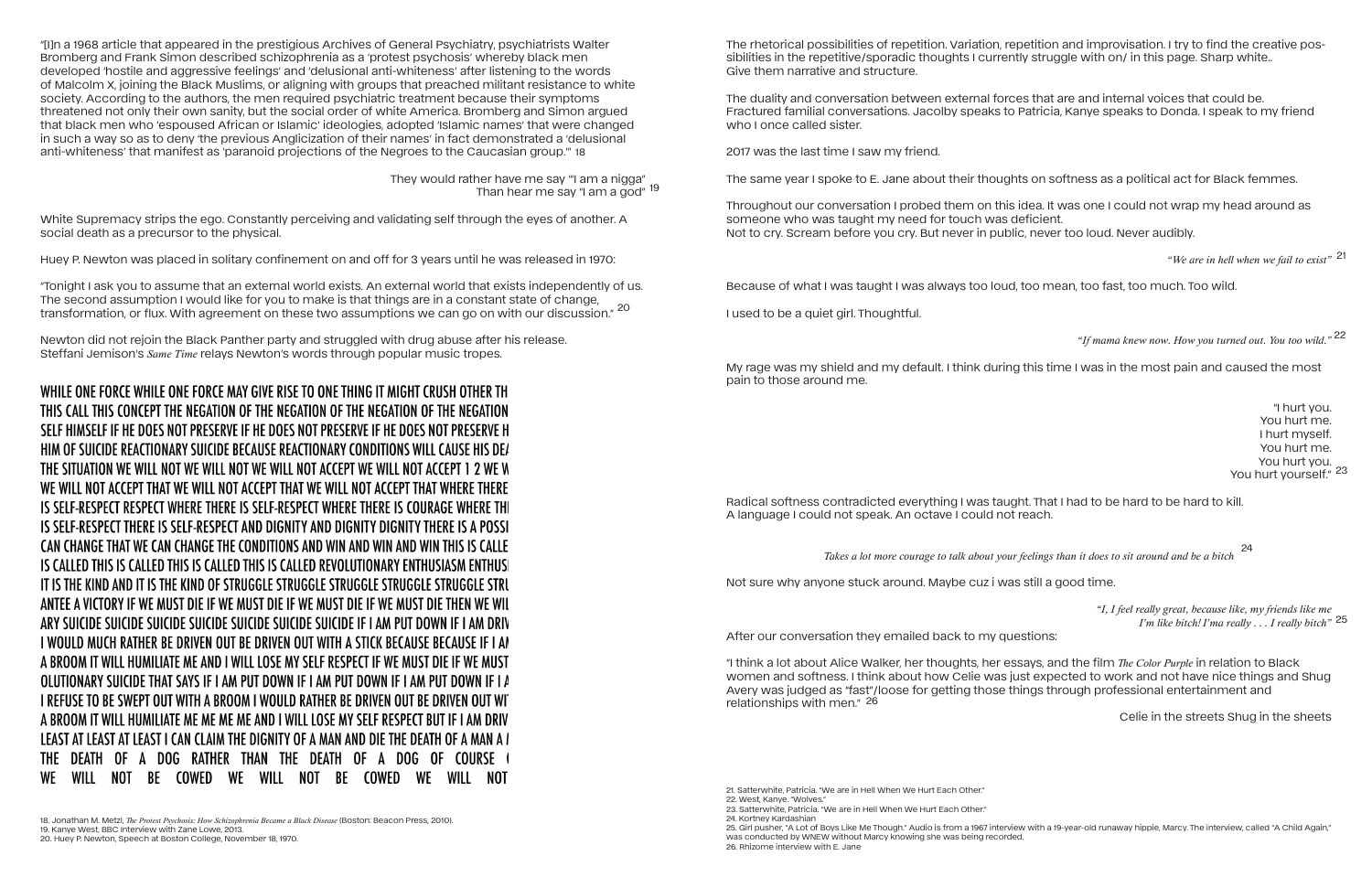Last week my therapist told me I was depressed. She also told me I was beautiful. I don't know which affirmation I needed more. Tbh that was pretty unprofessional Is it sick I get off on the white validation? Maybe I should get a Black therapist? No, I'm good

My therapist told me, a phrase I thought was reserved for my wealthy white friends who weaponized their years of psychoanalysis against me is now mine.

I don't think you're a bad person ... I just think it's hard for you to be good to me It hurts to hurt other people. As black women we are constantly made to empathize with our captor body mind social

My therapist told me to try white noise to calm my thoughts. But I have been listening to white noise all day. It's time to tune in.

Empathizing with my oppressor (external and internal) is hard but not new to me.

You love me so you treat me like shit because you know you don't deserve my love. I love you because I hate myself.

In your story I'm the villain. My therapist told me to locate feelings in my body—"how does it feel?"

But I can't feel my body right now. Maybe once I locate my body I will remember.

I asked what my friend was diagnosed with before her death. It was schizophrenia.

You slap me and I try to make you laugh. A kiss with a fist is better than none. 34

A definite oversimplification but I imagine one voice, the lowest voice, became louder than all the others. Drowned them out. Drew her away from us.

Drew Drowned Drew Drowned Drew Drowned

So now I try to make peace with my duet. My chorus.

"Love will find a way home." <sup>35</sup>

34. Florence + the Machine. "Kiss With a Fist" 35. Patricia Satterwhite, "Love Will Find a Way Home."

27. Ibid.

28. Ibid. 29. *Citizen* saved me in college and was the first book that saw the academic fuckery I endured. I wonder if Claudia Rankine would hate me and my blond braids?

While I still find beauty in black rage, see it as productive, I can also see how it is restricting. An oppressive and depressive space to work from. I see the softness in Toni, Octavia, Audre and Saidiya's wayward girls where previously I could only empathize with the madness.

30. Rhizome interview with E. Jane.

31. Ibid.

32. Carolyn Lazard, *Consensual Healing*, 2018, HD Video, 14 min 43 secs.

33. Death Becomes Her.

Celie in the office Shug in the club

The banality of evil. The insidious force that causes one to unravel. Capable and culpable.

"I think about how softness is generally used against Black people, especially by one another, because we're told we have to be hard to survive. I think that sometimes that hardness inadvertently kills/harms us because that kind of repression—like unreleased cortisol from not crying—has actual negative effects on the body . . ." 27

"I am so angry, I have so much rage, but it becomes physically unhealthy for me to express it sometimes . . ."  $^{28}$ 

"Working tirelessly to prove one's humanity as a Black person is also known as John Henryism, which Claudia Rankine discusses in her innovative work, *Citizen*. In the book she describes it." Sitting there staring at the closed garage door you are reminded that a friend once told you there exists a medical term—John Henryism—for people exposed to stresses stemming from racism. They achieve themselves to death trying to dodge the build up of erasure.'" 29

Octavia's characters from "Bloodchild" to Parable of The Sower take on the world's pain. Carry multitudes within them.

*I should have finished that book.*

Facilitator: Ok, I hear you. Let's start over again.

"It's not passive resistance, but rather just as evil has gotten banal, maybe Black rage has to get soft to compete. Like how Judith must've been in the bible story where she convinces Holofernes to let her in his tent before she cuts off his head." 30

Client: I'm having trouble remembering to be honest. Every time I try, I just see nothing, no image, but I remember how it felt.

Facilitator: Ok, well, can you tell me?

"Honestly, I'm just trying something because I have to keep going." 31

Client: Sure. I just remember feeling confused. I felt deeply loved and deeply mistreated at the same time. Facilitator: Ok. Why do think you felt that way?

Client: Something changed in me. I was trying to navigate two different ways of seeing the world. It was a moment of transition.

*I just started therapy and I cry in every session and it's lit. I love it.*

When I was younger I asked my mom to go to therapy and she told me I was being dramatic.

Facilitator: Even if you can't remember the whole story, tell me the details you remember. 32

Maybe I was. I grew up with the glamor and melodrama of Goldie and Meryl. <sup>33</sup> It was my time. I'm a white woman. Address me as such.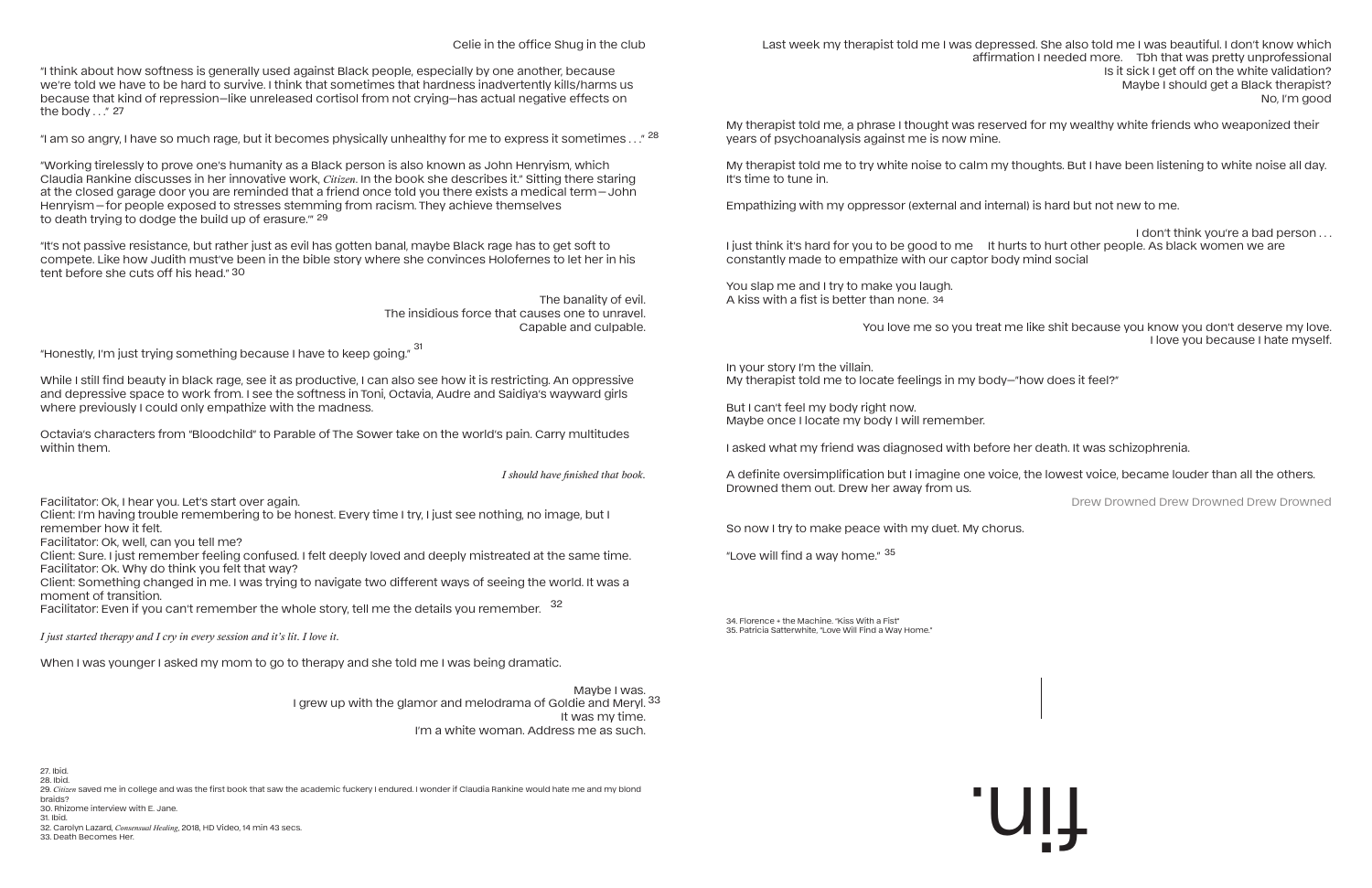And if looping is seamless repetition—a connecting of the end back to the beginning—what can we learn about what it means to start where others have without restarting? What can we learn about returning without going back? How can we talk about nonlinear progress, where "starting" is also a continuance?

Here, a loop can be an echo splicing, flipping, and folding sound in on itself to reveal the b-side of language. Take, for example, the lyrical repetition in "Belly of the Wail"—a freedom song conceptualized for *Beneath Tongues* by composer Tariq Al-Sabir, artist and vocalist Freddie June, and Sable Elyse Smith, the exhibition's curator. The three-part composition begins and ends with a sort of hymn and recitation performed by June—encircling us in a potentially infinite cycle with her voice and its ghosts.

In this way, "Belly of the Wail" is also a tuning that breaks open our performance of listening. I reach for that which is beside what is being said, for the unspeakable but not unknowable. Within and beyond the accumulation of individual words reverberate feelings of hope, despair, confusion, ascension. It's all there yet the sensation disappears if I try to pin it down. I am left with only the option to surrender to the motion of the song as I ride the blinds. 1

"Here I go again," sings June, "losing sight of beginning and end." Her words call me in, make me wonder. She sings them once more (x4). Leaving so much unspoken (what does uttering even do?), deferred (and somehow more real?), June builds a tension that propels our listening so that we may linger, expecting a new revelation. We remain, listening again, so that the looping of the sound becomes an exhumation. I am compelled to listen hard for meaning in the depth of an exhale or the length of a silence as in discernable language. With each repetition, I am reminded that the human body is also an instrument, that words—at their core—are a type of sound it plays.

This steady drip of language is joined by a chorus of other voices in an improvised dance: mounting, peaking, and falling. By the time we as listeners are brought back to Freddie June's singular voice in the third act, we find that the trajectory of the piece is neither a straight line nor a circle, but a spiral. "Where are my children," she sings again, this time elongated, a bit louder, so we have to sit with the resonance. As words come in and out of focus, the lyrics—which at first seemed central to the piece—shake loose of any static meaning.

## YOU HEAR ME?

And how funny it is that language can disintegrate into noise and reemerge with new meaning. How slippery that truth feels.

II.

Steffani Jemison, too, luxuriates in the possibilities that exist between what is shared and not shared through language. The thickly painted marks suspended on transparent film in Jemison's *Same Time* installation operate between glyphs from an unknown alphabet and automatic drawings. Draped languidly off the wall and over a plinth, the marks recall ancient cave paintings or a grandmother's writing scrawled on the back of an envelope. With a slight change in perspective the curved lines become a wormhole or a portal that crosses time. They form a map with no key and no destination—meant to be contemplated, observed, explored but never flattened enough to be summarized or surmised.

Broad, opaque vestiges of her touch, the black spirals are a manifestation of her laborious study of cryptograms by historic figures whose writings elude being deciphered to this day. In reinscribing their graphemes, chasing the logic they created where others saw a lack, Jemison extracts an embodied knowledge from the practices of fugitives.

NO SELON LANGUAGE THAT ESCAPES, SPECTACULARLY

but "[d]oggedly following one's interests without fixating on their outcome."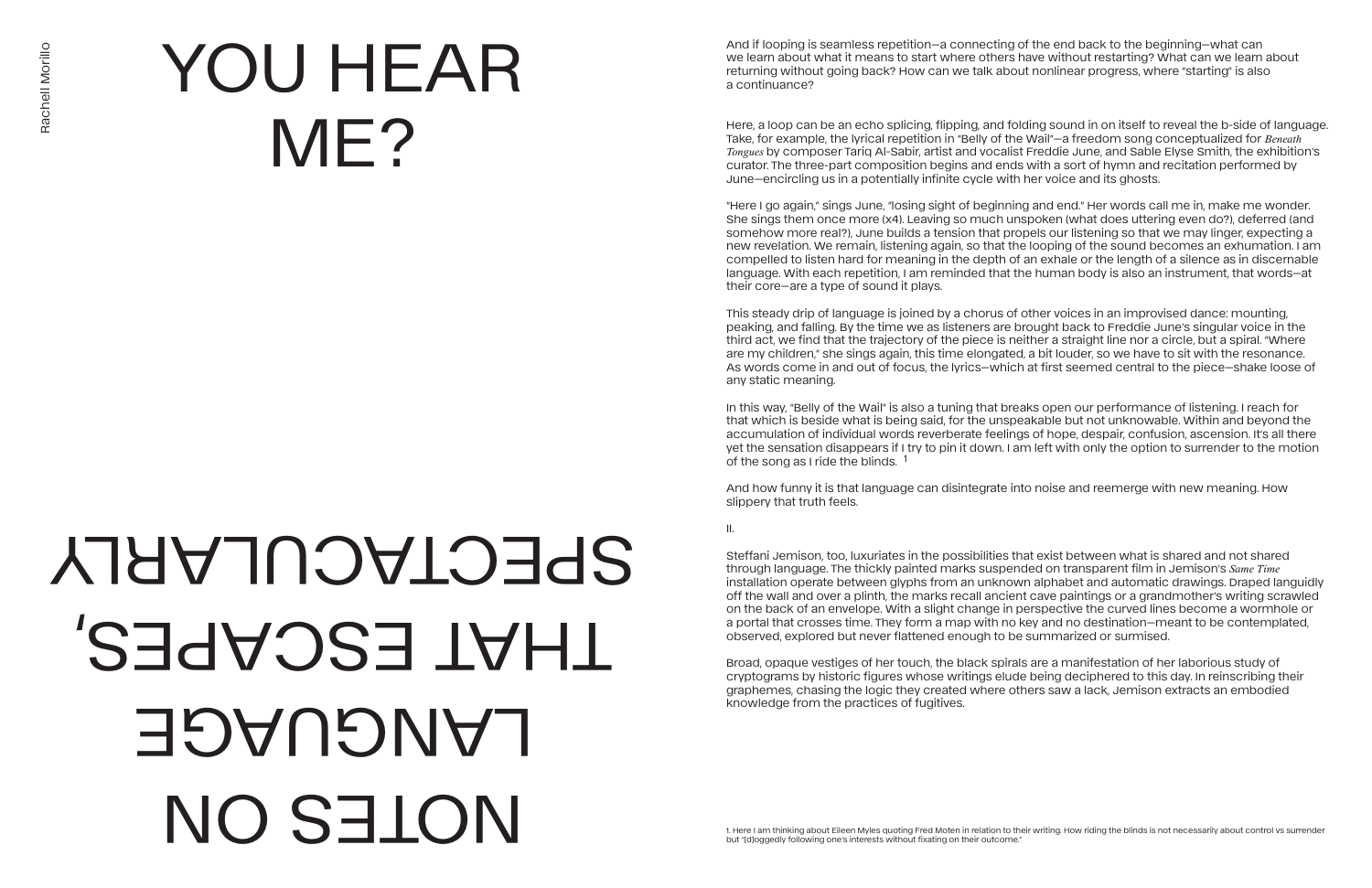….

Let me start with what I know.

And how beautiful that we can imagine ourselves in and out of form. Even a form so ubiquitous as language. That even though I only have the oppressor's language to touch you through, here, we can make it do what we want it to do: bust it open, make it leak. 4

I know that language often fails and that in that failure it supersedes. That even now as I try to touch you through this language, it chews my tongue and shuns my mother. I reach for you still because the state will never serve us and so why not start with this one touch. I am reaching to say let's write ourselves everywhere, even if only for ourselves, even if only to acknowledge the swagger. I am writing hoping that you might feel me from there, from elsewhere.

Here I am.

Here I go.

Again.

For Jemison, as with so many of us that live with the weather and swim in the wake, $^3\,$  the unimagined leads away from oppressive structures to a wild beyond. And within that movement toward liberation, drawing and withdrawing are tools for subverting a capitalist urge for consumption and ownership.

In Jemison's conception, drawing and writing are a reconfiguring of time through splicing and replaying language. Writing or drawing, whichever name we give it, is less about the evidence of meaning and instead about conjuring what is yet to be imagined. The process of abstracting and extrapolating is a way of seeing things through other things. Remaining fixated in her pursuit of these ciphers while not seeking to fully understand or dominate them allows for new possibilities, different worlds. It is a poetics of relation, an intimacy, where we can think collectively without speaking for others.

And maybe it's about connection and maybe it's about protecting mines and maybe it's about understanding or maybe it's about hiding or shielding or refusing. Maybe it just is. Maybe it's just about looking hard and through and around until something clicks.

Here, a loop takes a line, opens it, holds it open long enough for one to go through, move on, go out. Here, whether we are knowing or unknowing makes no difference. Here, freedom is just on the other side of our desire to understand, to master.

III.

Made of a repurposed crowd-control barricade and concrete-soaked terry cloth, Nikita Gale's *WATCH MEEEEEE* displaces an authoritative structure into the gallery space so that we can reconsider who or what is captive as well as where captivity is evaded.

The rigidity and shape of the metal bars are ubiquitous symbols of authority. Used in concert spaces and rallies, school halls and entryways, these forms are meant to control movement and energy in instances where unruliness is anticipated. They are a preemptive response to threats (of uprising, of wildness, of overthrow). Instant dividers of bodies and space, they demarcate and define what is forbidden and what is sanctioned.

Yet here again there is a suggestion of escape. In displacing these objects from their intended spaces and shifting their purpose, Gale puts viewers in a position of having to reconstruct the sociocultural meaning of this institutional artifact. The ultimate power is with each individual viewer, and the artist herself, to reestablish their relationship to the material. Ensnared in sound-dampening fabric, the original purpose of the structures is refused.

This is not to say that the sculpture entirely strips the barricade of its dominance. *WATCH MEEEEEE* and *RUINER VIII* hold our gaze, tell us where to stand, how to look, or at least suggest that we think of where and how to do so. Beyond that, what the matrix of cloth visualizes is how deeply enmeshed authority is with subjection, structure with free form. Looking up through the folds and rungs of *RUINER VII*, we see the once-flexible fused with the aluminum of the original structure, becoming indistinguishable from but forever changing its shape. The soft but firm hold of the fabric suggests there are ways of incapacitating violent structures without entering into conflict with them (or producing more violence).

I am thinking about what happens when writing is decoupled from communication, or when it is deliberately encoded. I am thinking about automatic drawing and speaking in tongues and spirit writing. I am thinking about technologies of representation and transcription as symbolic systems from which we are periodically compelled to escape. 2

2. There is so much in *"STEFFANI JEMISON: ON THE STROKE, THE GLYPH, AND THE MARK."* This can be a start.

3. If you don't know, now you know: ISBN 9780822362944.

4. Here I am thinking about bell hooks and our shared appreciation for Adrienne Rich's poem "The Burning of Paper Instead of Children."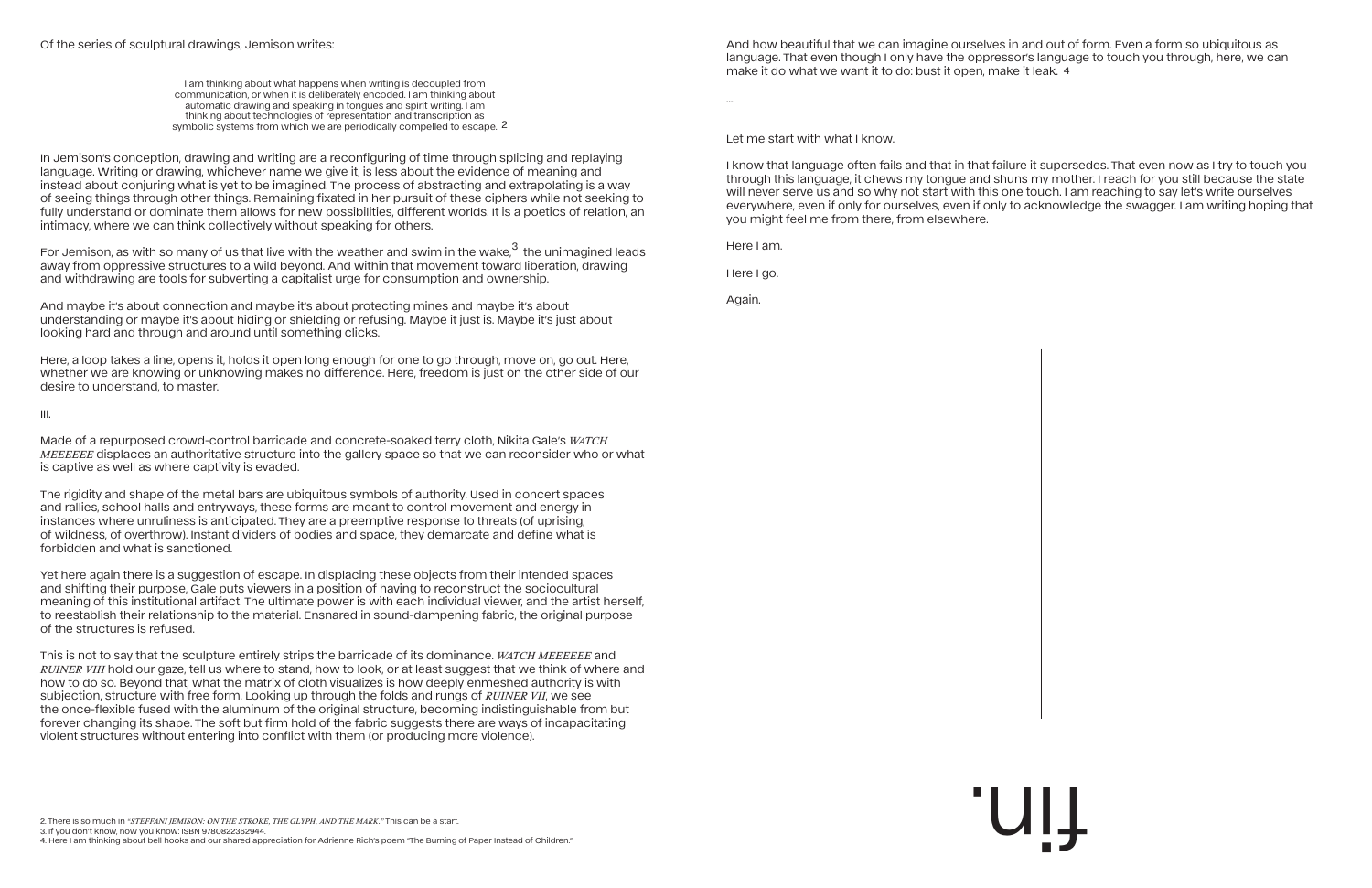July 2021. One and a half years into the COVID-19 pandemic and one year since America's racial reckoning. Black creators are on strike to protest the constant theft of their content by white users and corporations. Where is this happening? TikTok: a video-based social networking app. The sound in question? Rapper Megan Thee Stallion's single "Thot Shit," released prior to the strike. The results of which are summed up in the following tweet:

The global success of TikTok has made issues of cultural appropriation and exploitation more complex. The app relies heavily on both the creation and circulation of video content, as well as sound. At the bottom of every post is a music symbol that identifies the name and/or source of the sound that accompanies a video. Oftentimes it's the song title and artist name, other times it's the name of a TikTok user's account. When an app user clicks the sound that accompanies a post, it takes them to a page where the "Original Sound" appears among each and every post that has recycled that sound, with a prompt to "Use this Sound" at the bottom of the screen.

In some cases, the "Original Sound" has been removed from the user that first uploaded it to the app's database, making it impossible to trace it back to its source. Similar to the way memes and reaction images circulate on other social media apps, on TikTok, all sounds are fair game, free to be remixed in whatever ways app users see fit. Because of this, it's not uncommon for Black comedic content to be adopted and recirculated. Users sometimes leave comments under a post asking the sound's author to "Please make this a sound," which aids in the sound's dissemination and resulting virality. Let's call this "sonic democracy."

TikTok user @khaenotbae (a young Black woman) is a key example of what happens when certain sounds are removed from their original context and used by thousands of white and non-Black accounts. Her catchy one-liners like, "The girls that get it, get it . . ." and ". . . don't fight me cause I know how you girls like to tussle" have made it to almost every corner of the internet. She has directly addressed this phenomenon in a video post saying, "I make all my content for Black people. Period. Black. Not people of color. But if I would have got on here and said explicitly, 'don't use XYZ sound' they would have flooded that shit . . ." Here, Khae points directly to the primary consequence of TikTok's sonic democracy and acknowledges the risk in trying to regulate who can use what she creates. In some ways, she understands that due to the democratic nature of the internet, she doesn't actually have the agency to mitigate the use or circulation of her own content, even if someone else could be credited for its virality. When this removal does happen (and there have been numerous instances), the content's impact is attributed to whichever non-Black user has appropriated sound, and they are rewarded with likes and continued circulation. TikTok has now become a domain where trying on Blackness (via memes or mimicry) is built into the user experience.

In a world where views and likes are currency, the conundrum of white influencers being rewarded with millions of hits for co-opting Black content has taken cultural appropriation to a new level. Sound, in this case, is an extension of Black culture and calls to the fore very important questions about circulation. Whether it's the direct usage of AAVE or mannerisms for memes, non-Black people using Blackness for virality is an extension of colonial practice.

How can we come to understand sound (in this case voice/language/tone/cadence) as not only an expression of culture but an extension of one's self? What does it mean when a mega-social media app like TikTok is built to enable digital blackface? Despite its comedic intention, how can the co-option of these sounds not be seen as racist performance or mintrelsy? What does it mean for a sound, a voice, a specific articulation of a catchy or comical phrase, to move freely throughout this app? What are the methods or structures for the consent of usage?

More questions:

1. How might it feel if a widely played video game uses your twin brother's likeness without his permission? Is your anger just as visceral?

2. What are the legal consequences for digital colonization (blackface, sound appropriation, movement theft, etc.) in a nation whose constitution declared Black people three-fifths human? How would they exist? 3. How, if at all, is one able to quantify Blackness in a way that allows it to be supported by a structure that works to disrupt commodification and exploitation in the digital realm?

"Yt people have no idea what to do with this sound because a black person hasn't made a dance to it yet." - @jinniessza on Twitter

# NOTES FROM THE FIELD

### USE THIS SOUND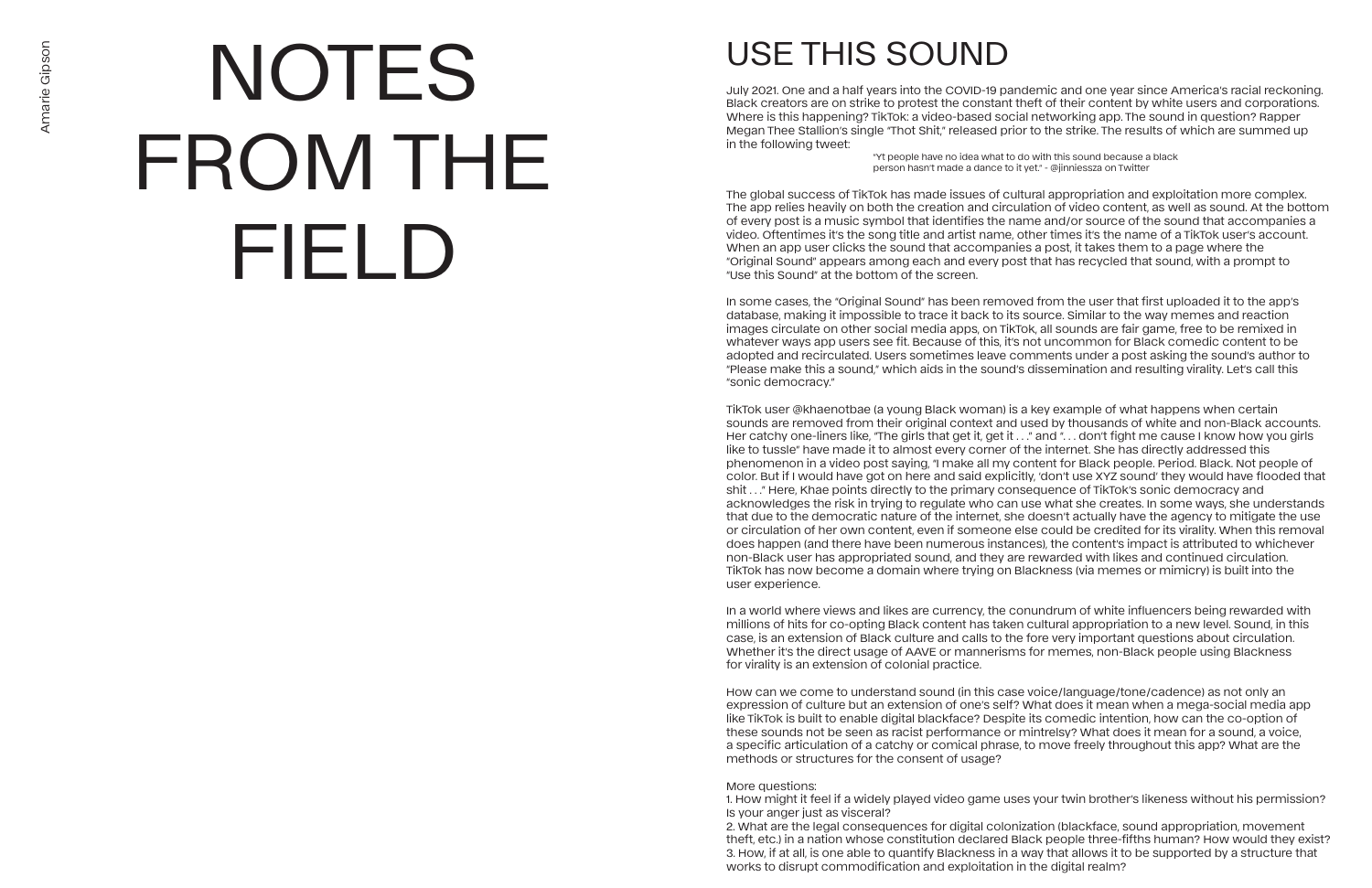### LOST IN TRANSLATION

fin.

# METALLIC **REVERBERATIONS**

## CASHMERE SOUND, VOLUMINOUS LINES,

April 2021. TikTok announces the rollout of auto-captions. The feature generates subtitles with the goal to enhance content access and context for users who are deaf or hard of hearing. Although TikTok relies on sound circulation, a burgeoning community of app users is working to normalize its absence. Folks like @itscharmay, @slntwrlddd, @bree.k.jones, and many more have brought awareness to the beauty and nuance of American Sign Language.

ASL employs the hands, the face, and the body to be spoken. It's a distinct language that has been misconceived as a direct translation of American English, and like all languages, it is constantly evolving with dialects that exist within.

Kim is also on Tik Tok and has used the app to share her experiences with ASL and motherhood. In an exercise for *Pop-Up Magazine*, she discussed the problem with closed captions and sound. Unlike captioning dialogue, caption writers (usually hearing) miss the opportunity to make descriptions of sound accurate. Kim emphasizes the potential for clearer translation by focusing on the intimate nature of interpretation and the poetic potential of describing sound.

As a sound artist, Christine Sun Kim's work has provided considerable insight on issues of translation and interpretation. Incisive drawings like *Sorry Not Sorry, Sorry Zero,* (2018) illustrate the distinctions between English and Deaf English in a series of phrases. "You don't deserve my respect" in English is distilled as "Respect zero" in Deaf English and "Zero fucks given" becomes a straightforward "Discuss dry."

More and more questions:

- 1. Why is ASL, a 200-year-old language, not required as primary education?
- 2. What are the direct parallels between African American Vernacular English and Black American Sign Language (which traces its origins back to the 1800s)?
- 3. What does it mean that the first American school for the deaf waited 135 years before it admitted Black students? How has this silence and erasure fortified the education gap that continues to inhibit the potential of communication?

4. Does co-option of Black slang or movement also exist within a signed dialect? What about code-switching?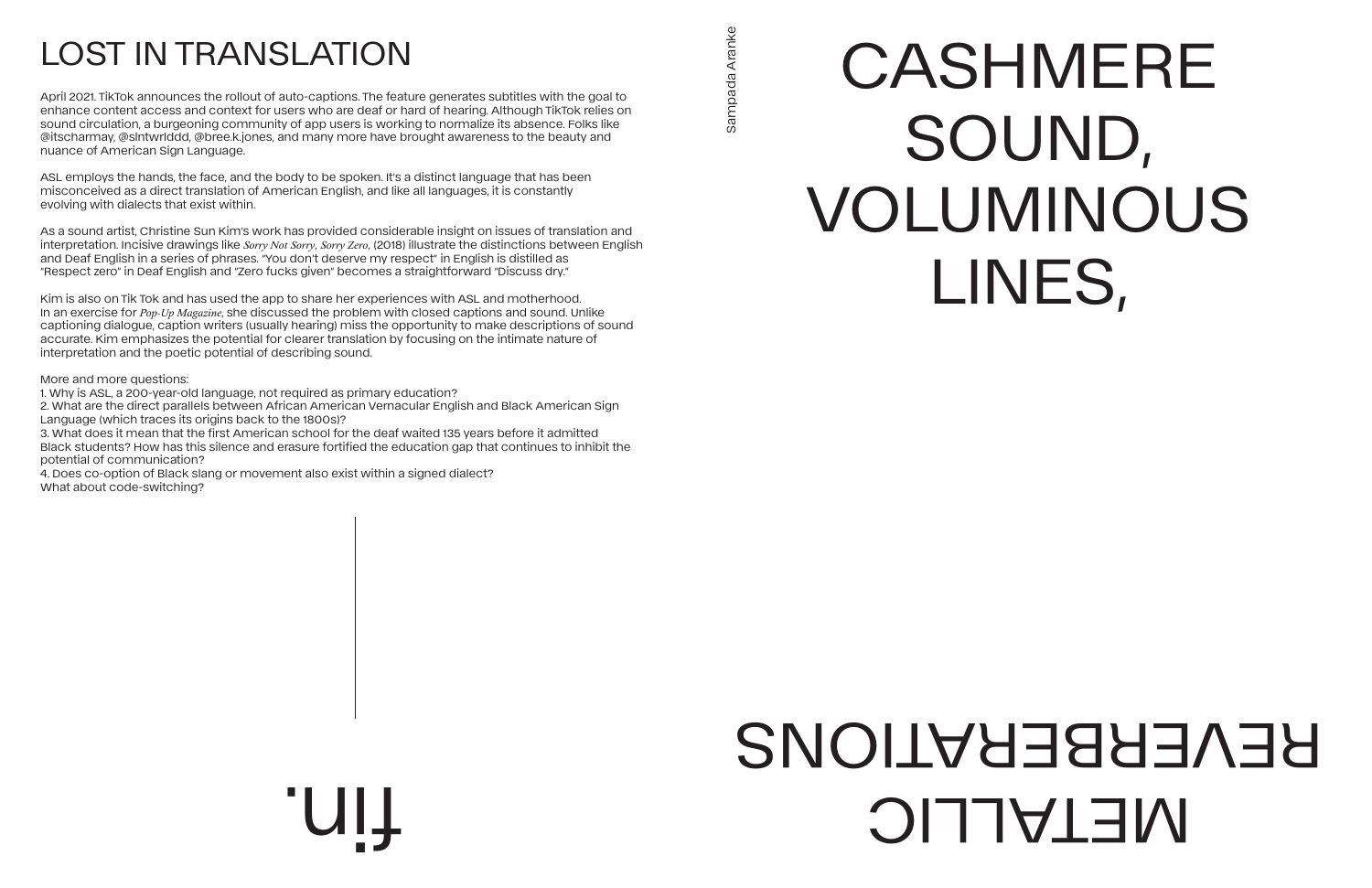At first glance, Jennie C. Jones, Abigail DeVille, and Lauren Halsey appear to deploy divergent visual strategies. DeVille and Halsey are well versed in the language of a kind of maximalism, while Jones adopts and intervenes upon a minimalist aesthetic. Jones presents the spatial capacity of listening where she offers spaces of absorption, deceptively quiet modes of Black life. DeVille creates lifeworlds filled with dedications to noise, the possibility embedded within layers and layers of the stuff that composes everyday Black life. Halsey mobilizes a uniquely recombinant aesthetic, arranging and rearranging aspects of minimalism and maximalism to activate an ongoing palimpsest of self and collective. What I propose here, however, is that these artists offer up the compositional materialities of Black life as they play out in modes of embodied encounter. The viewer is made composer as these artists open up a space of interplay, a mode of improvisational collaboration that centers the quiet multitudes and aesthetic polyphonies that form Black creative practice.

Part of what informs this particular take on DeVille and Jones is an attention to yet another duet within the visual and sonic registers of modernism, that of Aaron Douglas and Duke Ellington. I am taken by Robert O'Meally's essay "The Flat Plane, the Jagged Edge: Aaron Douglas's Musical Art," where he brilliantly argues that Douglas's Harlem Renaissance paintings generate a decidedly avant-garde notion of a jazz painting, where the artist's attention to shape, texture, form, color embarks upon a direct engagement with the sonic registers of sound that were also taking shape in 1930s jazz worlds. O'Meally goes on to note how "for art, literature, and music, the modern moment was, in a sense, a moment of radical flatness." <sup>1</sup> Flatness, in this regard, is a sonic and visual strategy that motivates attention to the compositional plane. O'Meally goes on to connect Douglas's compositions to those of famed composer Duke Ellington. Of Ellington, O'Meally combines the sonic and visual descriptions, giving us a haptic sense of how the texture of Ellington's sound wraps around the listener such that we are given a sense of flatness not as a rigid, sterile sound but rather a "surface of a perfect gemstone, and as liquidly smooth as cashmere and silk." Ellington's compositions were "known not only for his magnificently smooth and flat walls of sound but also for his roughed-up surfaces, his jagged edges." <sup>2</sup> "No early jazz orchestra experimented more with plungers and mutes than Ellington's," writes O'Meally, "as he sought these textures of sound that varied the sonic weave of his compositions—the jaggedly edged contrasting with the unerringly smooth."  $^3$  This pairing of two seemingly conflicting terrains—the jagged and the smooth—are but two complementary innovations of flatness. That same silky sound is achieved even in the most unpredictable eruptions of sound; the jagged edge still feels like cashmere. The visuals in O'Meally's descriptions are striking and they visualize Ellington's sound, just as O'Meally transposes Douglas's work from visual to sonic.  $\rm 4$  Speaking about Aaron Douglas's *Emperor Jones* series, O'Meally writes:

1. Robert G. O'Meally, "The Flat Plane, the Jagged Edge: Aaron Douglas's Musical Art," American Studies [ital.] 49, no. 1/2 (Spring/Summer 2008): 30. 2. Ibid, 31. 3. Ibid. 4. Ibid. 30.

5. Ibid. 32.

Douglas creates a surface tension by motivating his line to give dimension where there is seemingly no space for it. His lines do a lot of work, they give you depth in addition to differentiating between spaces and times. This depth, this volume as Bearden so eloquently names, is but an engagement with what appears at first as a flatness that simply rests on the surface. Instead, Douglas's compositions give dimension through the appearance of jagged edges. His is the visual volume that Ellington denotes sonically through his seemingly flat walls of sound. Both Douglas and Ellington let their lines walk, even run, calling attention to the composition of the visual and sonic plane as an act of generosity.

The line works overtime in Jennie C. Jones's compositions too. *Corner Phrase Soft Measure* (2020) is a two-part acrylic on canvas work. As the title suggests, this is a corner piece, installed so that a 12-by-36-inch canvas sits perpendicular to a larger 48-by-36-inch canvas, forming a 90-degree angle where the two canvases intersect.

If Jones invites an attunement toward the nuances of the line as both a visual and sonic register, then A bigail DeVille's work spins us into the vortex of dimensionality at a scale that surrounds, envelops, and consumes the viewer. Inspired by three-dimensional models of the Helix Nebula, DeVille invites the viewer to travel into a space of enclosure. The work is composed of steel armature, aircraft cable, chicken wire, zip ties, metallic gold thread, various metal wire, aluminum foil, reflective plexiglass, mirror shards, archival images of the 1960s–'70s, a disarticulated resin skeleton, black latex paint—a generous and abundant form, attracting the viewer's eye to multiple places at once. This overwhelm produces not an anxiety but an embrace, as these forms, structures, and objects envelop the viewer into multiplicity. Mirror shards invite the viewer to catch glimpses of herself in fractured pieces, archival images transport us to a time of both turmoil and radical possibility, threads and wires form lines that gesture toward astrological folds. We are in the stars. We are in the spatial void as a site of potential emergence, a renewed form of making. This is a kind of a sound bath that is purely visual, where the imaginative silence of being in outer space is punctured by breath and air that hums.

Note in particular the work's flatness, as usual with Douglas, but also the way the wavy and jagged images grant the work a third dimension: an edge one imagines could swing out, sculpturally, from the flattened plane. Douglas used these sharply edged lines—often occurring in foliage but also in skylines and elsewhere—to turn the roughed surface to its side, to create a lateral jaggedness. In this way, without laying his flat images (as [Romare] Bearden would do), Douglas gave his work what Bearden called—in another fascinating cross-media term—a sense of volume. 5

8. I am so indebted to Sable's brilliant notes on this essay, including two mind-blowing comments that have developed my readings of Lauren Halsey's art.

"Cheetos Flamin' Hot Made Me Who I Am," *New York Times*, February 8, 2022, https://www.nytimes.com/2022/02/08/magazine/cheetos-crunchy-flamin-

The work asks us to consider the architecture of sound, as both canvases lead us to consider how rooms are composed as sonic chambers, posing questions about what it means to both make and listen for sounds. This work features Jones's signature mark, that Barnett Newman–esque zip line she so effortlessly combines with the quiet multiplicity of minimalism. If minimalism is to some large degree about questions of reproducibility, repetition, and the ubiquity of such multiplicities within capitalist modes of production, then Jones's twist on minimalism offers up how such multiplicities are transformed into insurgent collectives who work in the quiet corners and backgrounds of everyday life. Jones interrupts those very formal art histories that exclude Black American innovative traditions across genres, including those contributions made to abstraction by figures like Douglas and Ellington. Jones's line rips through the picture plane as a poetic rupture, a steady and leveled chromatic shout that is as smooth as Ellington's cashmere and as dimensional as Douglas's lateral turn. As in Douglas's work, Jones's line also takes shape as volume.

Jones's contribution to the question of volume is a vibrant engagement with what it means to listen. *Corner Phrase/Soft Measure* is an example of what Nijah Cunningham has called Jones's invitation "to lend an ear to the unheard that resonates in and beyond the white cube. Hers is an appeal to what many cannot or refuse to hear and that can only be gleaned from the sensation of standing in a hollow and climate-controlled room." 6 Cunningham poetically names what Jones is asking of the viewer a certain "attunement." 7 Attunement, an act of self-reflexivity in which the viewer transforms herself into listener, articulates the work done within Jones's compositions. Their functions as absorptive technologies are counterintuitive, as these canvases work to invite the viewer in to a relational engagement—one that centers the relationship between seeing and listening, loudness and quietude, smooth lines and cashmere notes.

When we stand in the awe of the cosmos that surrounds us, static and white noise compose our soundtrack, those comforting noises that surround us but do not overwhelm us. DeVille's cashmere sound is the cosmological enclosure, another location entirely that reminds us of a home we have yet to know. The artist's jagged line is transformed into (at least) three-dimensional folds, a drawing in space/time that gives us pause so that we can look and listen for what, or where, comes next. I want to end with Halsey's works as the future of that Ellington sound, that Douglas line. If Ellington's cashmere sound is at play in Jones and Douglas's line transforms into surround sound in DeVille, then Halsey's work is absolutely what artist and curator Sable Elyse Smith calls "when jazz jumps to funk." <sup>8</sup> Indeed, both of Halsey's works are relief sculptures that compositionally cite glyphs. One work is a monochrome clay-cream panel, engraved to resemble a brick wall. Halsey intervenes on the wall's surface in order to capture the dynamic interplay between the personal and the financial that often takes place on city walls, where various constituents are leaving their marks with the hopes to be seen, to be heard. The artist includes engraved posters that clutter the relief's surface along with handwritten interventions of names, neighborhoods, and affections scratched into the wall's surface. These details compose a familiar surface, where the viewer can all but hear cars and buses zoom by, imagine the storefront entry just to the right of the DRU HILL SILK TOTAL poster, and see neighborhood kids out front eating Cheetos Flamin' Hot after school. <sup>9</sup> This relief is accompanied by a decadently maximalist work, a silver metallic structure filled with bold neon text, luminous source images, and palm fronds.

<sup>6.</sup> Nijah Cunningham, "Fractured Crescendo, Rest," black one shot 16.2, https://asapjournal.com/16-2-fractured-crescendo-rest-nijah-cunningham/#easy-footnote-bottom-3-6873. 7. Ibid.

Sable Elyse Smith, correspondence with author, February 14, 2022. 9. Summer Kim Lee's poetic reflection on Hot Cheetos, race, and Los Angeles is all I can think of when I see these Halsey works. Summer Kim Lee, hots.html.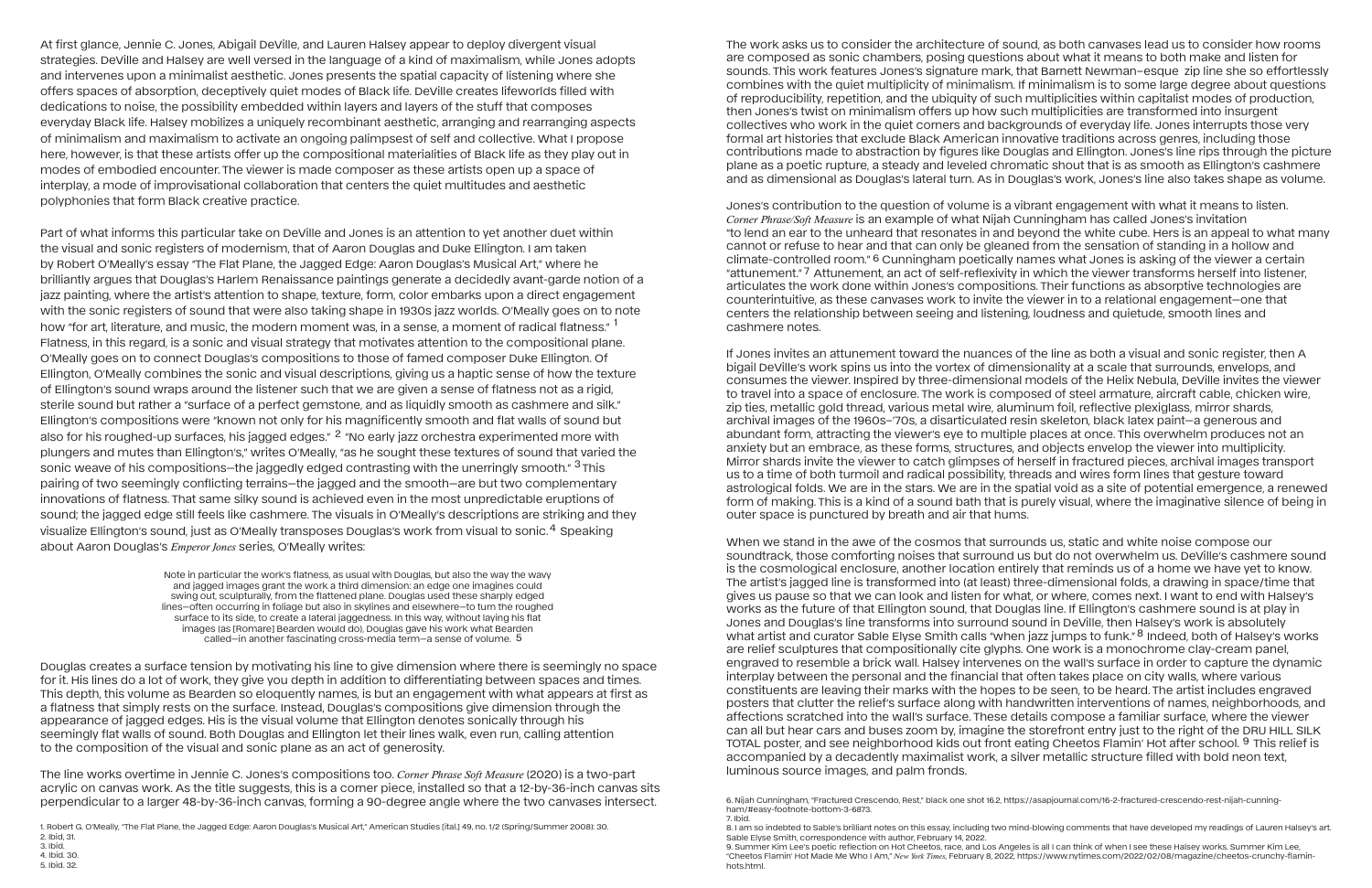Vertically organized, painted letters read "HIGHLY FAVORED," as '90s supergroup Dru Hill makes another appearance, this time in a black and pink concert advertisement that one might see strewn along major roads in Los Angeles. Other source images include Egyptian pharaoh masks glued onto figures in jeans and sneakers, a young Black person in deep contemplative thought framed by plastic palm fronds, cars with clean rims, an illustrated cutout of a DJ, a UFO beaming light, a figure with a Nike swoosh in their fade, to name but a few. And here again we have those signature scratches onto the metallic surface of the wall: names, places, affections, affiliations, and beautifully incomprehensible line work. In Halsey's hands, Douglas's jagged lines belong to those who mark their presence in this way, by declaring that this wall is theirs too. Smith has suggested that maybe Halsey's "cashmere is a crush velvet maybe even a velour," and I believe her. In fact, I see it and hear it. Halsey's reliefs are absorbent and embracing like those Juicy Couture velour track sets in luscious reds and pinks that accompanied pop and hip-hop videos on MTV. These two works come together to offer up a sound made possible by jazz turned funk, where the rhythm takes precedence such that the listener can't help but move. Indeed, hip hop is here too as that very funk is sampled in loops and break beats that remind us of a past not so far from the present, just like those pharaohs that beam up into space like Sun Ra or Pharoah Sanders told us they did. We're moved by the relief these reliefs offer as a place where we can remember to be right where we are.

fin.